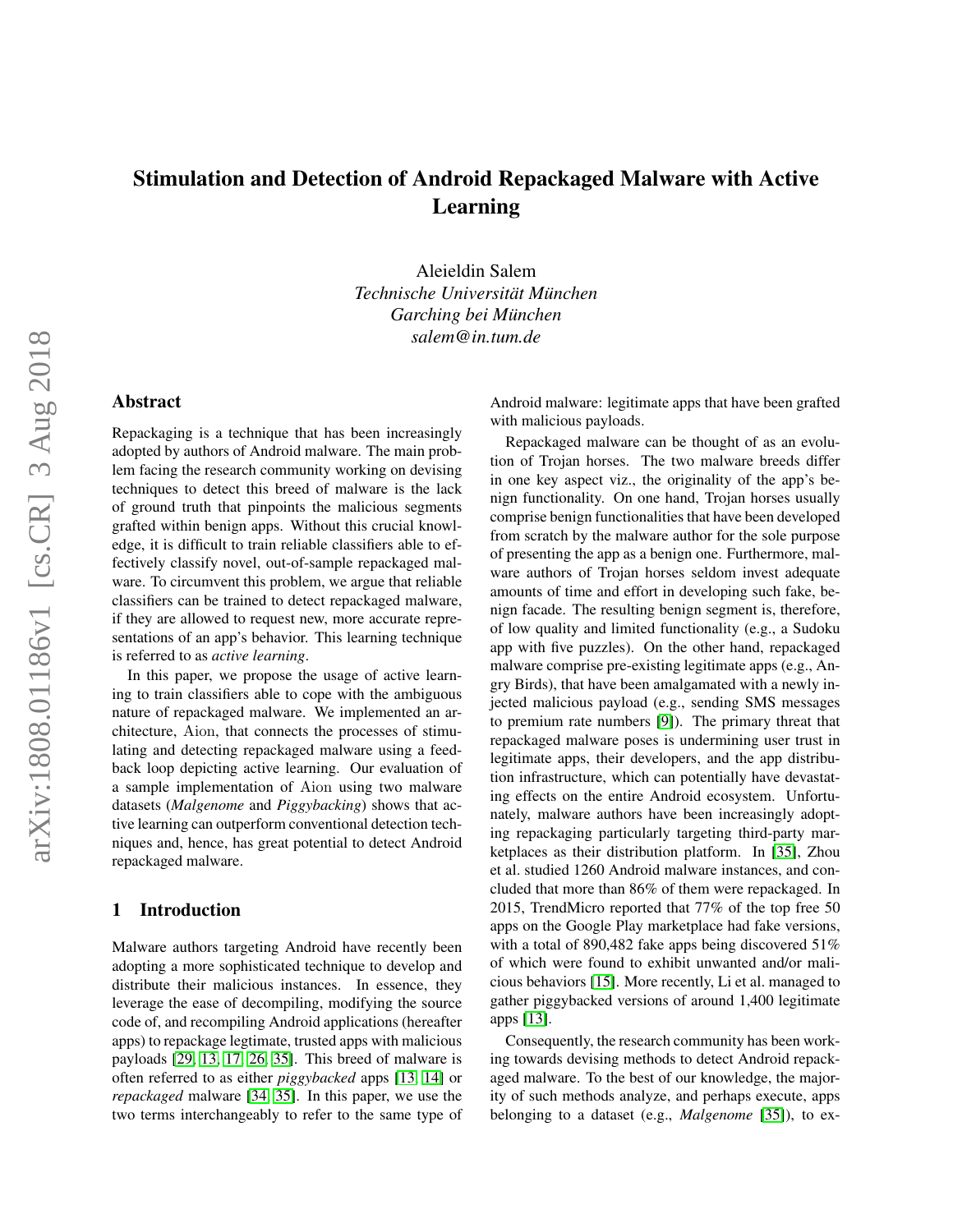tract numerical features used to train a machine learning classifier. The trained classifier is used to classify outof-sample (hereafter test) apps as malicious and benign [\[26,](#page-13-3) [17,](#page-13-2) [6\]](#page-13-9). One fundamental problem facing the research community working on detecting repackaged malware is the quality of the ground truth of the currently available datasets.That is to say, a repackaged app is merely labeled as malicious without the knowledge of which paths depict the grafted malicious behaviors, whether there are triggers that control the execution of such behaviors, and how sophisticated those triggers are. Lacking such knowledge hinders training reliable classifiers based on the apps' dynamic behaviors, which is necessary given that malware instances have increasingly been adopting techniques (e.g., obfuscation, dynamic code loading, usage of triggers, etc.), to evade detection by conventional static-based methods [\[29,](#page-13-0) [12,](#page-13-10) [18,](#page-13-11) [33\]](#page-13-12).

We argue that, in essence, the problem of stimulating, analyzing, and detecting Android repackaged malware is a *search problem*. During the phase of training a classifier, we are in pursuit of the segments in the training apps' source code (e.g., paths in a CFG), that depict or include the injected malicious code. Finding and executing those segments facilitates the extraction of features that resemble their runtime behavior, and enables the classifier to have a collective, accurate view of the malicious behaviors exhibited by Android repackaged malware. Similarly, to reliably classify a test app, we need to execute multiple paths to increase the probability of finding (a representation of) the injected code prior to deciding upon the app's malignance.

Needless to say, the nature and locations of the grafted malicious code in repackaged apps might vary. Given that we lack such ground truth, the training and test processes need to adopt a *trial-and-error* technique. In the training phase, for example, if a feature vector  $(\hat{x}_i)$  representing the runtime behavior of a training app  $(a_i)$  is misclassified, we assume that such feature vector represents the execution path that does not reflect the app's true nature (i.e., malicious or benign). Thus, the app  $(a_i)$  needs to be re-executed to explore another path that yields a feature vector  $(\hat{x}'_i)$  that might help the classifier assign the app to its proper class. This process can be iterated until the maximum training accuracy is achieved, which signals the best possible representation of benign and malicious behaviors embedded in the training apps. The number of iterations needed to achieve such maximum accuracy depicts the number of times an app needs to be executed in order to have a comprehensive overview of its behavior. For repackaged malware, it can be interpreted as the number of executions within which the malicious code is likely to execute. The feature vectors corresponding to the different executions can be used to classify the app (e.g., using majority votes), as malicious or benign.

Within the context of machine learning, the aforementioned trial and error technique is referred to as *active learning*. In this paper, we propose, implement, and eval-uate an active learning architecture, called Aion<sup>[1](#page-1-0)</sup> [?], to stimulate, analyze, and detect Android repackaged malware.

Our findings show that–even with primitive stimulation and classification techniques–training a classifier using active learning improves the performance of conventional dynamic-based detection methods on test datasets and can outperform their static-based counterpars. Furthermore, the conducted experiments helped us answer questions about the number of iterations needed to train the best performing classifier, the most suitable kind of features, and the type of the best performing classifier (i.e., Random Trees, K-Nearest Neighbors, Ensemble, etc.). We believe that our experiments provide insights on how to stimulate and detect Android repackaged malware using active learning, and a benchmark against which further enhancements of the architecture (e.g., via using more sophisticated stimulation techniques) can be compared.

The contributions of this paper are:

- We propose a novel architecture and approach to stimulate, analyze, and detect Android repackaged malware using active learning and investigate its applicability and performance.
- We implemented a framework that utilizes the proposed architecture, and made the source code, the data (i.e., gathered during evaluation), and a multitude of interactive figures plotting our results available online [?].
- We evaluate Aion on the recently analyzed and released *Piggybacking* dataset instead of its obsolete *Malgenome* counterpart, and use the former to set a classification benchmark of 72%, similar to Zhou et al.'s 79.6% benchmark on the latter in November 2011.

Organization The rest of the paper is organized as follows. In section [2,](#page-2-0) we briefly discuss fundamental concepts on which our research is built. In section [3](#page-3-0) the methodology adopted during the implementation of Aion, its architecture, and internal structure are introduced. In section [4,](#page-5-0) we discuss how Aion was evaluated by introducing the datasets we used and the experiments conducted, and discuss the observed results in section [5.](#page-9-0)

<span id="page-1-0"></span><sup>&</sup>lt;sup>1</sup> Aion is a Greek deity associated with eternity and everlasting time. His orb, depicting repetition, resembles the behavior of our proposed active learning approach, where a feedback loop closes a circle between the processes of stimulation and detection of Android repackaged malware.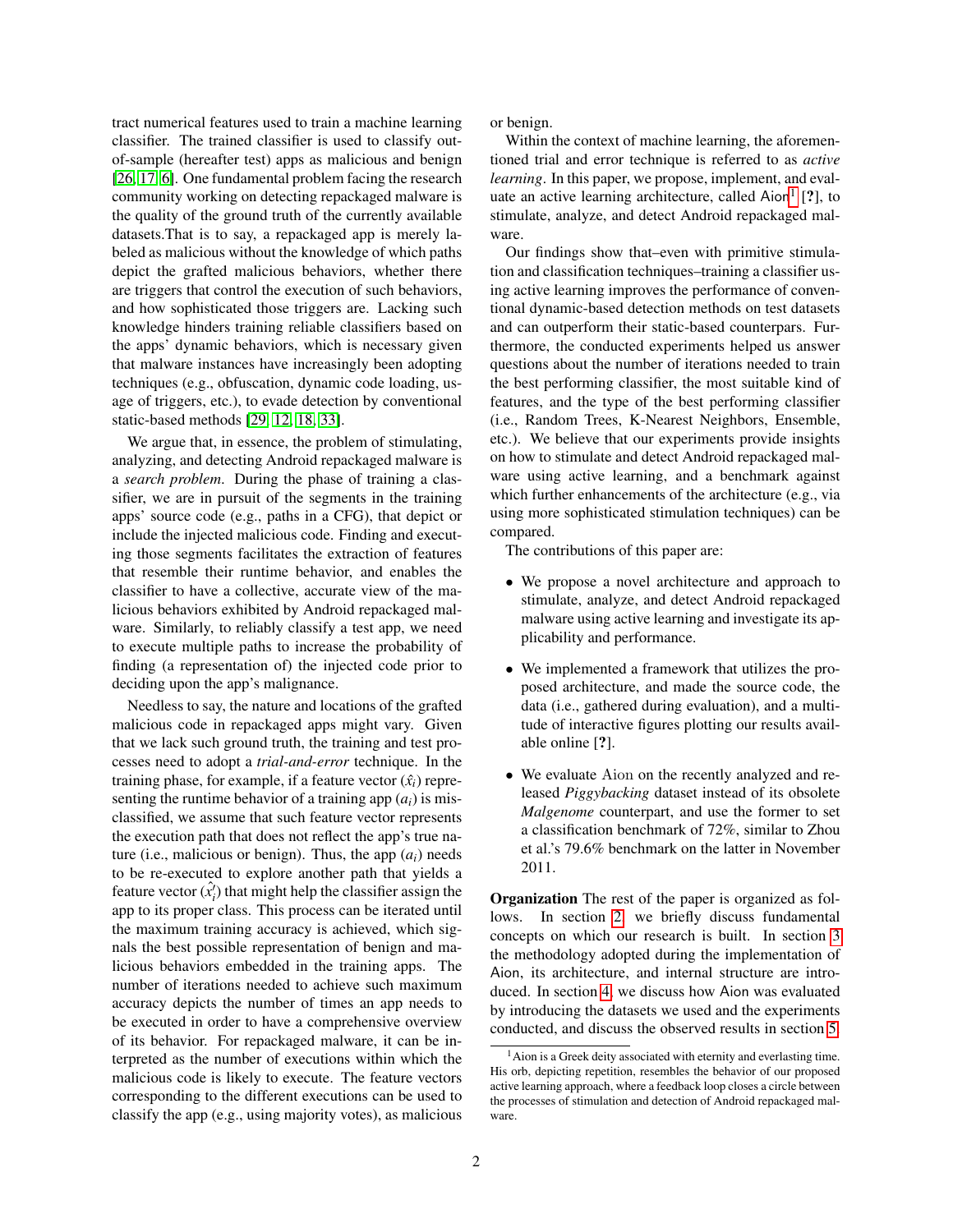Research efforts related to our work are enumerated in section [6.](#page-11-0) Lastly, section [7](#page-12-0) concludes the paper.

# <span id="page-2-0"></span>2 Background

In this section, we briefly discuss concepts fundamental to follow the remainder of the paper. We discuss our definition of repackaged malware and what it comprises, and introduce the notion of active learning and relate it to our work.

## 2.1 Repackaged Malware

Android apps can be easily disassembled, reverse engineered, modified, and reassembled [\[7\]](#page-13-13). Consequently, repackaging benign apps with malicious code segments is a straightforward process that typically involves the following activities. Firstly, a reverse engineering tool, such as Apktool [\[1\]](#page-12-1), is used to disassemble an app into a readable, intermediate representation (i.e., Smali). Secondly, a segment of Smali code that delivers some malicious functionality is added and merged with the original Smali code. Lastly, the app is reassembled, re-signed, and uploaded to an app marketplace, possibly with a different name.

The malicious code segments injected into benign apps usually comprise two parts viz., a malicious pay-load and a trigger (or a hook [\[13\]](#page-13-1)). The former part depicts the malicious intents of the malware author (e.g., sending SMS messages to premium numbers, deleting the user's contacts, leaking the current user's GPS location, etc.). In [\[9\]](#page-13-7), Fratantonio et al. argue that a malicious payload need not be disconnected from the original app logic; it can distort the actual app functionality, in what they refered to as logic bombs.

The trigger is meant to transfer control to the grafted malicious payload. We can define the trigger as a set of (boolean) conditions that need to hold in order for the malicious payload to execute. For authors of repackaged malware, designing a trigger is a compromise between the likelihood of execution and stealthiness of the injected malicious payload [\[13\]](#page-13-1). On one hand, some malware authors may elect to maximize the likelihood of the malicious payload being executed by unconditionally calling/branching to the malicious code (e.g., deployed in a separate method or component) [\[13\]](#page-13-1). In this case, the trigger is a *null* condition. On the other hand, some authors may give stealthiness more priority, and develop more complex triggers that activate the grafted malicious functionality depending on specific system properties (e.g., date, time, GPS location, etc.), app/system intents and notifications (e.g., android.intent.action.BOOT COMPLETED), custom values forwarded to the app via its authors (e.g., via SMS messages [\[19\]](#page-13-14)), or app logic (e.g.,  $if(sum_of\_calculation == 50)$ ). This trend of scheduling the triggering of malicious segments has been found to be adopted by the majority of Android malware [\[29\]](#page-13-0).

# 2.2 Active Learning

To the best of our knowledge, the majority of Android malware detection techniques adopt the following process. Firstly, a dataset of benign and malicious apps are gathered. Secondly, the apps in the dataset are analyzed to extract numerical features from each app. That is to say, each app is represented by a vector of features  $(x_i)$ and a label (*yi*) depicting its nature (i.e., malicious or benign). The extracted feature vectors, often organized in a matrix representation  $(X)$ , are used to train a machine learning classifier (*C*) (e.g., a support vector machine). Given a feature vector of an app  $(x^*)$  that has not been used during the training phase (i.e., test app), the classifier  $(C)$ , attempts to predict its corresponding label  $(y^*)$ effectively classifying it as malicious or benign. To asses the prediction capability of a classifier, the original labels of the test apps, known as *ground truth*, are compared to those predicted by the classifier. The percentage of correctly predicted labels is known as the classification *accuracy*.

Needless to say, a number of the test apps' labels are incorrectly predicted (i.e., the corresponding app is misclassified), which negatively affects the classification accuracy. If the classification accuracy is inplausible, other classifiers can be probed, the existing features extracted from the apps are further processed (e.g., to eliminate noisy, irrelevant features), a new method of feature extraction is adopted, or a combination of those methods. This setting is referred to as *passive learning* [\[28\]](#page-13-15). The passiveness dwells in the inability of the trained classifier to ask for more accurate representations of the misclassified apps in the form of different feature vectors.

In an active learning setting, the classifier is allowed to *query* the sources from whence the feature vectors have been extracted for alternative representations of the same entities [\[28\]](#page-13-15). Within the context of Android malware detection, if a feature vector of a test app  $(x^*)$  is misclassified, the classifier  $(C)$  is allowed to instruct the feature extraction mechanism to generate another feature vectors (*x* ∗ *new*) for the same app. This process can be repeated until either the misclassified app is correctly classified, or the overall classification accuracy of  $(C)$  has converged to a maximum value.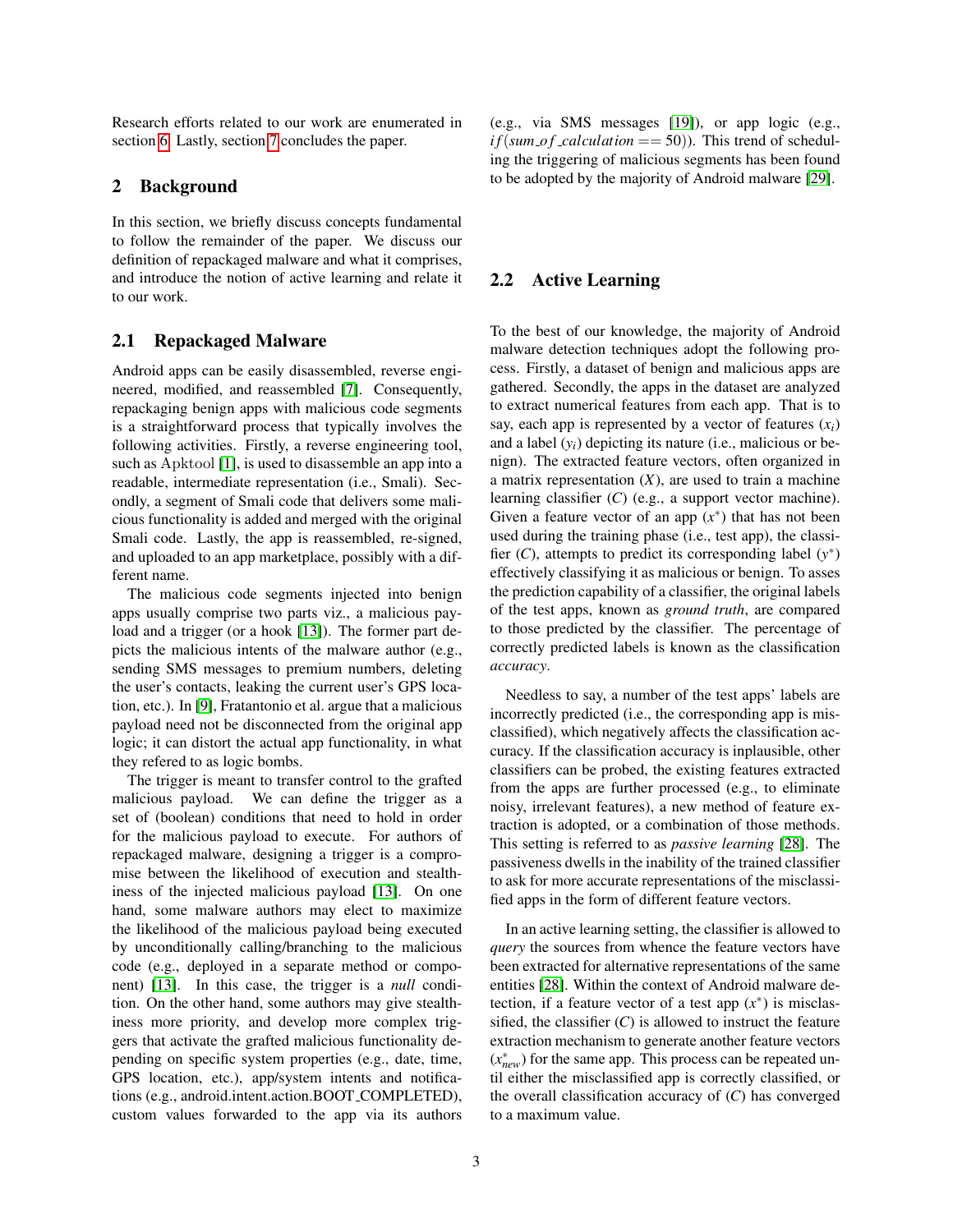# <span id="page-3-0"></span>3 Design and Implementation

# 3.1 Overview

The typical malware detection process introduced in the previous section can be grouped into two main sub processes viz., *Data Generation* and *Data Inference*, as seen in figure [1](#page-3-1) which depicts our proposed architecture Aion.

The former process commences with the acquisition of a dataset of malicious and benign Android apps. Using a *Stimulation* method, the collected apps are analyzed statically and executed within a controlled, virtualized environment to gather information about the apps' runtime behavior. Within the domain of malware analysis, there are different non-/invasive approaches to stimulating an app [\[31\]](#page-13-16). For example, Abraham et al. [\[4\]](#page-12-2) implemented an approach meant to force the execution of particular branches within an app that contain suspicious API calls, whereas Rasthofer et al. [\[18\]](#page-13-11) utilized symbolic execution to devise environments (i.e., a set of values) required to execute branches containing specific type of API calls. The monitoring component depicted in the figure is responsible for recording the the stimulated behavior for further analysis. It can be deployed on a remote server, on the environment within which an app is executed, embedded within the app itself (e.g., as logging statements), or a combination of those techniques. Lastly, the monitored behavior may need to be further processed to represent it in a parseable, understandable format. For example, the API calls issued by an app during runtime are usually reorganized in the format of comma-separated strings (i.e., traces).

The stimulated, monitored, and reconstructed representations of the apps' behaviors are usually raw, and need to be further processed before they are used for training a classifier. Data Inference is concerned with inferring relevant information from the raw data received from its Data Generation counterpart that might facilitate segregating the two classes of apps. The *Projection* component is reponsible for processing the raw data and projecting it into a different representation or dimensionality. For example, a trace of API calls can be processed to omit those calls that do not manipulate sensitive system resources (e.g., camera) or extract numerical features (e.g., counts of different API calls). To further remove noise from projected data, the *Inference* component attempts to extract patterns and information that might facilitate the classification of apps. Depending on the format of the projected data, this component can either apply feature selection techniques to rule out irrelevant features, or infer rules that depict characteristics unique to a class of apps. For instance, by studying the API call traces of apps, a rule can be inferred that malicious apps usually use a particular set/sequence of API calls. Lastly,

<span id="page-3-1"></span>

Figure 1: An architecture that uses active learning to stimulate, analyze, and detect Android repackaged malware.

the *Training* component handles training a classifier using the processed raw data, validates the results (e.g., via a test dataset), and reports classification results.

The two dashed arrows looping out of and into the two processes imply that the operations within such processes can be perfomed multiple times before the process reports its final output. For example, the Data Generation process can continue to add new apps to its repository, stimulate them multiple times, monitor their runtime behaviors, and report an augmented version of the different stimulation sessions. Similarly, the Data Inference process is allowed to consult various combinations of projection, inference, and classification techniques in pursuit of the best classification accuracy.

Lastly, the dashed arrow extending from the Data Inference process to its Data Generation counterpart depicts the active learning aspect of our proposed approach. We illustrate the functionality and significance of such mechanism using the control flow graph (CFG) in fig-ure [2.](#page-4-0) Consider such CFG as that of a benign app  $(a_i)$ that has been injected with malicious segments (colored blocks). Regardless of the technique it employs to target and execute specific branches, the stimulation component should devise test cases that execute the path  $(P_2)$ which includes the malicious segments. The feature vectors extracted from the representation of  $(P_2)$  (e.g., API call trace) should depict the malicious behavior grafted into the benign app and, in turn, help the trained classifier assign this app to the malicious class. Nevertheless,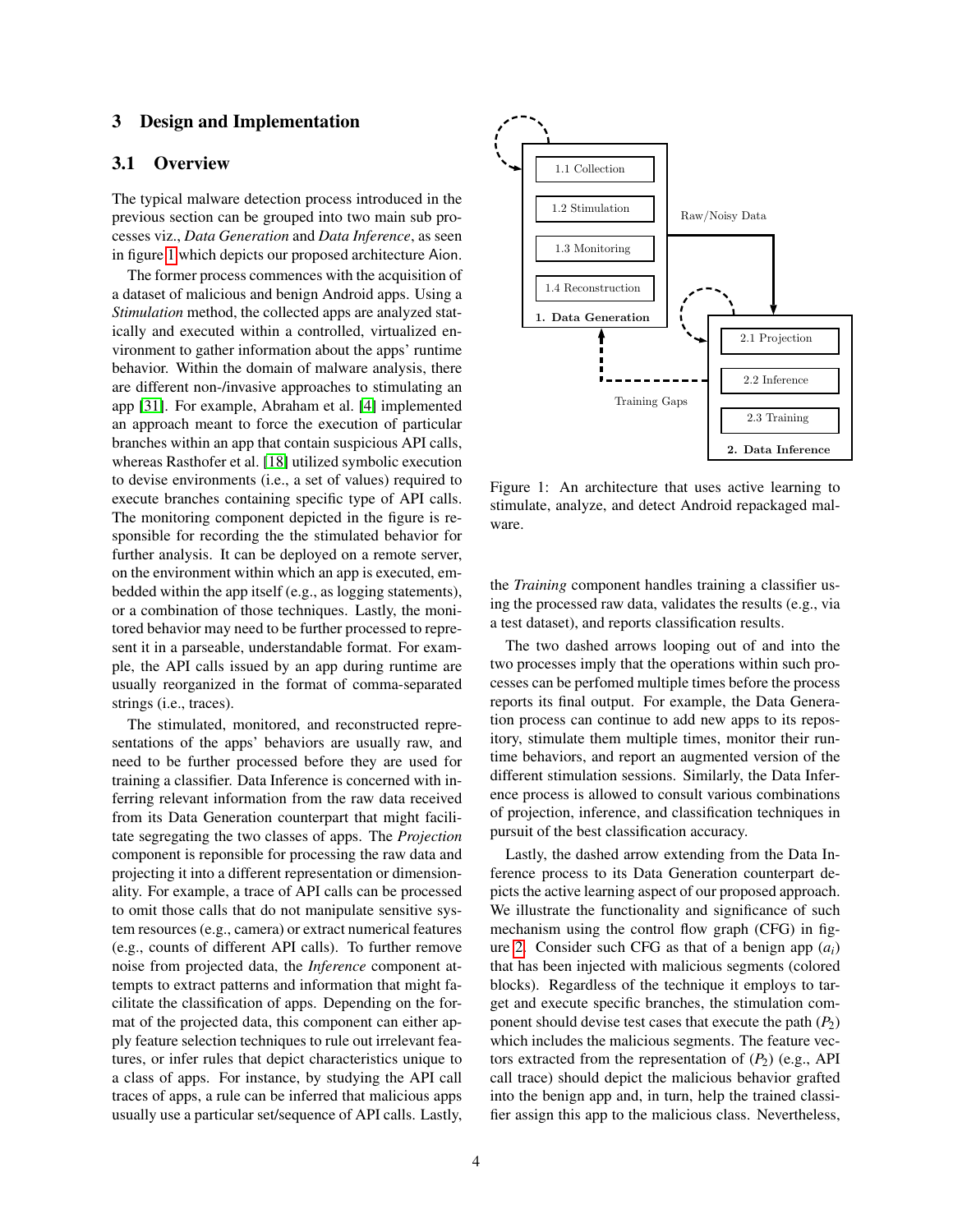<span id="page-4-0"></span>

Figure 2: An example of a repackaged malware's control flow graph (CFG). The colored segment depicts the malicious payload injected into the app, whereas the dashed arrows represent different paths through the CFG.

since the location of the injected malicious payload is unknown, and since the malicious payload is assumed to be smaller than the original benign code, the stimulation component is likely to target other branches/statements within the CFG, effectively executing other paths (i.e., *P*<sup>1</sup> or *P*3). Feature vectors extracted from such paths are expected to represent benign behaviors, leading to the misclassification of the app. The feedback mechanism reports misclassification of (*ai*) to the Data Generation process, particularly the stimulation component. Using this information, the latter attempts to target different branches/statements to execute different paths within the app's CFG, and forward the reconstructed behaviors of such newly-executed paths to the Data Generation process for re-training. In theory,  $(a_i)$  will continue to be misclassified until  $(P_2)$  is executed, which is expected to help the trained classifier deem the app as malicious. Consequently, the feedback mechanism will continue to instruct the stimulation component to target different code segments until such path is executed.

Given a dataset of training apps, the feedback mechanism is meant to provide the Data Generation module with the best representation of each app that resembles its nature (i.e., malicious or benign). A classifier trained with such representations is expected to possess a comprehensive view of the malicious and benign behaviors exhibited by the apps within the training dataset.However, the large combination of different locations of the injected malicious payloads, their contents and behaviors, and their triggers significantly impedes the process of executing multiple paths per app. In other words, it can take an unforeseeable amount of time to find the best representation of each app in the training dataset. Furthermore, achieving a perfect training accuracy is unlikely, especially since the behaviors of some apps can mimick those of apps belonging to the other class. That is to say, classification errors are inevitable. In this context, we design the feedback process to terminate once the best possible training accuracy is achieved, which is subject to two constraints. Firstly, the feedback process continues as long as the performance of the classifier is increases across two iterations or decreases by a small percentage (e.g., 1%). Secondly, we specify a maximum number of iterations, after which the training process is terminated.

### <span id="page-4-1"></span>3.2 Implementation

The exact methods, techniques, and algorithms used by different components in the two processes of Data Generation and Data Inference can vary. In other words, the proposed architecture is completely agnostic to specific methods utilized by different components. However, the use of different stimulation approaches might affect the implementation of the Data Inference components and the feedback mechanism. In this paper, we focus on demonstrating the proposed architecture and investigating the applicability of active learning to the problem at hand. Consequently, we adopt an example in which we use basic techniques for stimulation, detection, and feedback mechanisms, and leave the utilization of more sophisticated stimulation/detection methods for future work.

The stimulation technique used in this paper is based on a non-invasive, UI-based tool, called Droidutan [\[2\]](#page-12-3), which is designed to emulate the user-app interaction. The tool starts the main activity of an app, retrieves its UI elements, chooses a random element out of the retrieved ones, and interactes with it. The interaction hinges on the class of the chosen UI element. For example, if the UI element is a *Button*, Droidutan will tap it, if it is a *TextField*, a random text will be typed into it, and so forth. The tool replicates the same behavior with any activity that may start during the stimulation period. To simulate the occurrence of system notifications or interapp communication, the tool randomly broadcasts intents declared and registered to by the app in its manifest file.

Interacting with an app generates a runtime behavior that we define in terms of API calls. We use droidmon as our monitoring component to intercept and record a particular set of API calls that interact with system resources such as the device's camera, the user's contacts, the package installer, the GPS module, etc. The tool records the intercepted calls along with their arguments and return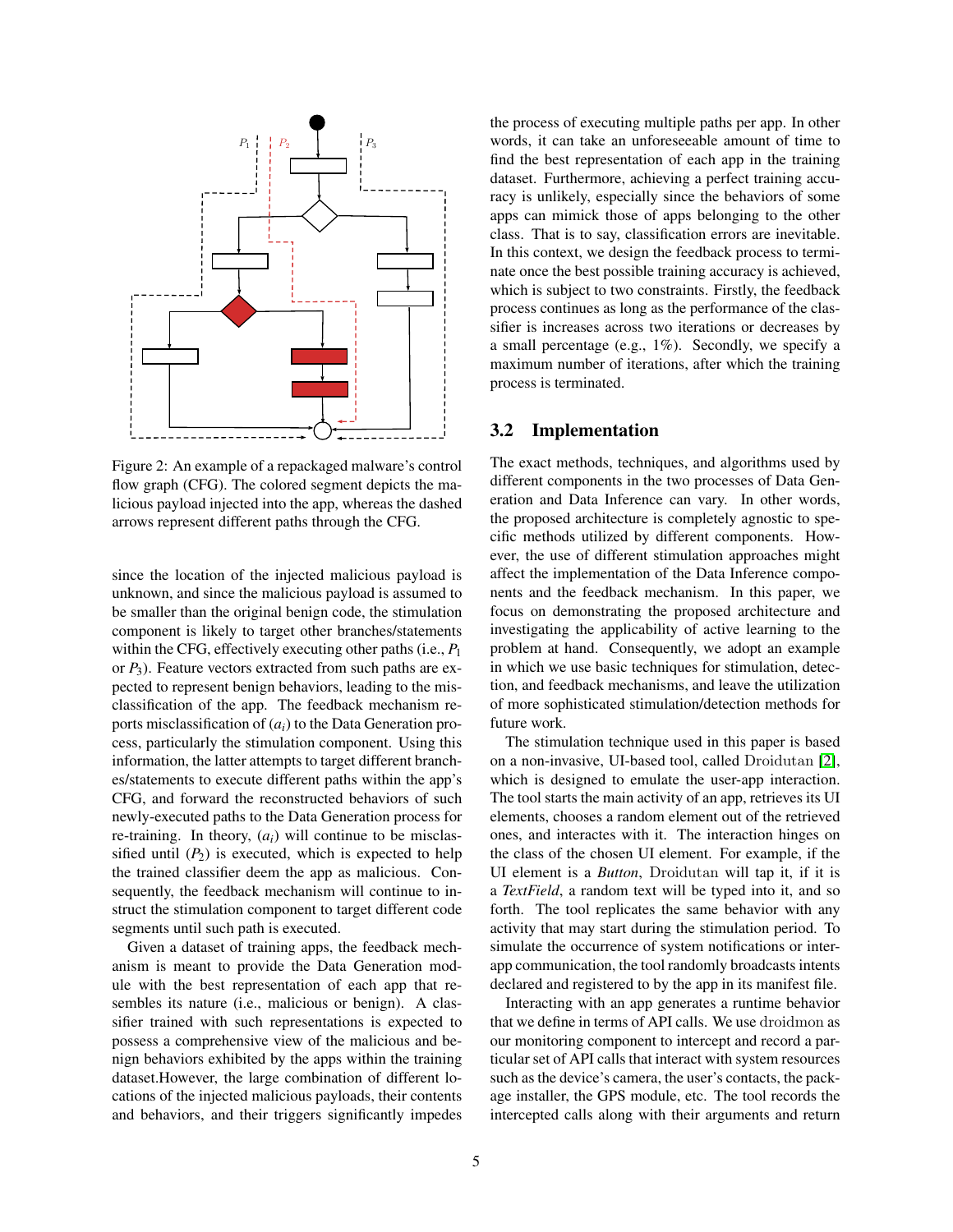results, and writes them to the system log. For each app, we retrieve the API calls from the log and represent the app's behavior as a series of calls, each having the format [*package*.*module*.*class*].[*method*].

The APK archives of the apps under test and their corresponding traces retrieved from droidmon's output are used to extract static and dynamic features, respectively. After surveying the literature, we concluded that static features can be categorized into basic metadata features extracted from the AndroidManifest.xml file [\[21\]](#page-13-17), features related to the permissions required by the app [\[20,](#page-13-18) [11\]](#page-13-19), and features related to the API calls found within the app's code [\[30\]](#page-13-20). For each app, we extract static features depicting the aforementioned three categories. We refer to those features as *basic*, *permission*, and *api* features, and we list them in appendix [A.](#page-14-0) The dynamic features extracted from each app's API calls trace is a feature vector of 37 attributes, each of which depicts the number of times a method belonging to one of the API packages hooked by droidmon, listed in appendix [B,](#page-14-1) has been encountered in the trace.

The static and dynamic feature vectors extracted from the apps' APK's and their traces are used to train a majority vote classifier (i.e., Ensemble classifier), using a total of 12 classifiers. The classifiers used to train the Ensemble classifier are K-Nearest Neighbors (KNN) with values of  $K = \{10, 25, 50, 100, 250, 500\}$ , random forests with values of *Estimators*  $(E) = \{10, 25, 50, 75, 100\},\$ and a Support Vector Machine (SVM) with the linear kernel.

We assess the performance of different classifiers according to two metrics viz., F1 score and specificity. The first metric is defined as  $F1 = 2 \times \frac{precision \times recall}{precision + recall}$  such that precision  $= \frac{TP}{TP + FP}$  and recall  $= \frac{TP}{TP + FN}$ . True positives (TP) denote malicious apps correctly classified as malicious, false positives (FP) denote benign apps mistakenly classified as malicious, and false negatives (FN) denote malicious apps mistakenly classified as benign. Thus, the F1 score is meant to assess the ability of a classifier to recognize malicious apps and correctly classify them. We also keep track of the classifier's performance on benign apps (i.e., whether it classifies them correctly as benign), via specificity  $= \frac{TN}{TN+FP}$  where (TN) stands for true negatives: benign apps correctly classified as benign. We keep track of these two metrics to assess whether a classifier is biased towards one class in favor of the other. For example, if a classifier scores high F1 and low specificity scores, this signals its bias towards classifying the majority of apps as malicious. Detecting a classifier bias can be used to amend the methods adopted to train a classifier (e.g., the type of extracted features).

The apps misclassified by the Ensemble classifier should be, according to our proposed approach, restimulated to execute different segments within their code yielding different paths, different traces of API calls and, consquently, different feature vectors. Given that Droidutan is a random-based testing tool, each run of an app is likely to execute a different path. Consequently, the feedback mechanism in this implementation of Aion comprises merely re-running an app. To ensure that random stimulation results into the execution of different paths, we kept track of the API traces recorded by droidmon for each app. We averaged the number of API calls that change in an apps trace across two consecutive stimulations, and found out that an average of 60 API calls (disregarding their arguments and return values) change with every stimulation.

# <span id="page-5-0"></span>4 Evaluation

In this section, we evaluate the proposed active learning based approach using two datasets of real world Android malware. The main hypothesis of this paper is that active learning enhances the performance of classifiers trained to effectively detect Android repackaged malware. Consequently, we aspire to answer the following research questions:

Q1: How effective and efficient are the classifiers trained using active learning in comparison to conventional analysis and detection techniques?

Q2: How reliable are the results achieved by such classifiers?

Q3: How well do active learning classifiers generalize on test datasets?

Q4: What is the type of features (e.g., static versus dynamic) and classifiers that yield the best detection accuracies on test datasets?

# 4.1 Datasets

We used two datasets of malicious and benign Android apps to evaluate our approach. The malicious and benign apps of the first dataset were gathered separately. The malicious apps of such dataset belong to the *Malgenome* dataset [\[35\]](#page-13-4). Malgenome originally comprised of more than 1200 malicious apps, almost 86% of which were found to be repackaged malware instances. Prior to being discontinued in 2015, Malgenome was considered the de facto dataset of Android repackaged malware. Fortunately, the repackaged malware belonging to this dataset continue to exist within the *Drebin* dataset [\[5\]](#page-13-21), from whence we acquired them. To complement the first dataset with benign apps, we randomly selected and downloaded 1800 apps from Google Play store in December 2016. Consequently, we refer to this dataset as *Malgenome+GPlay* in the following sections.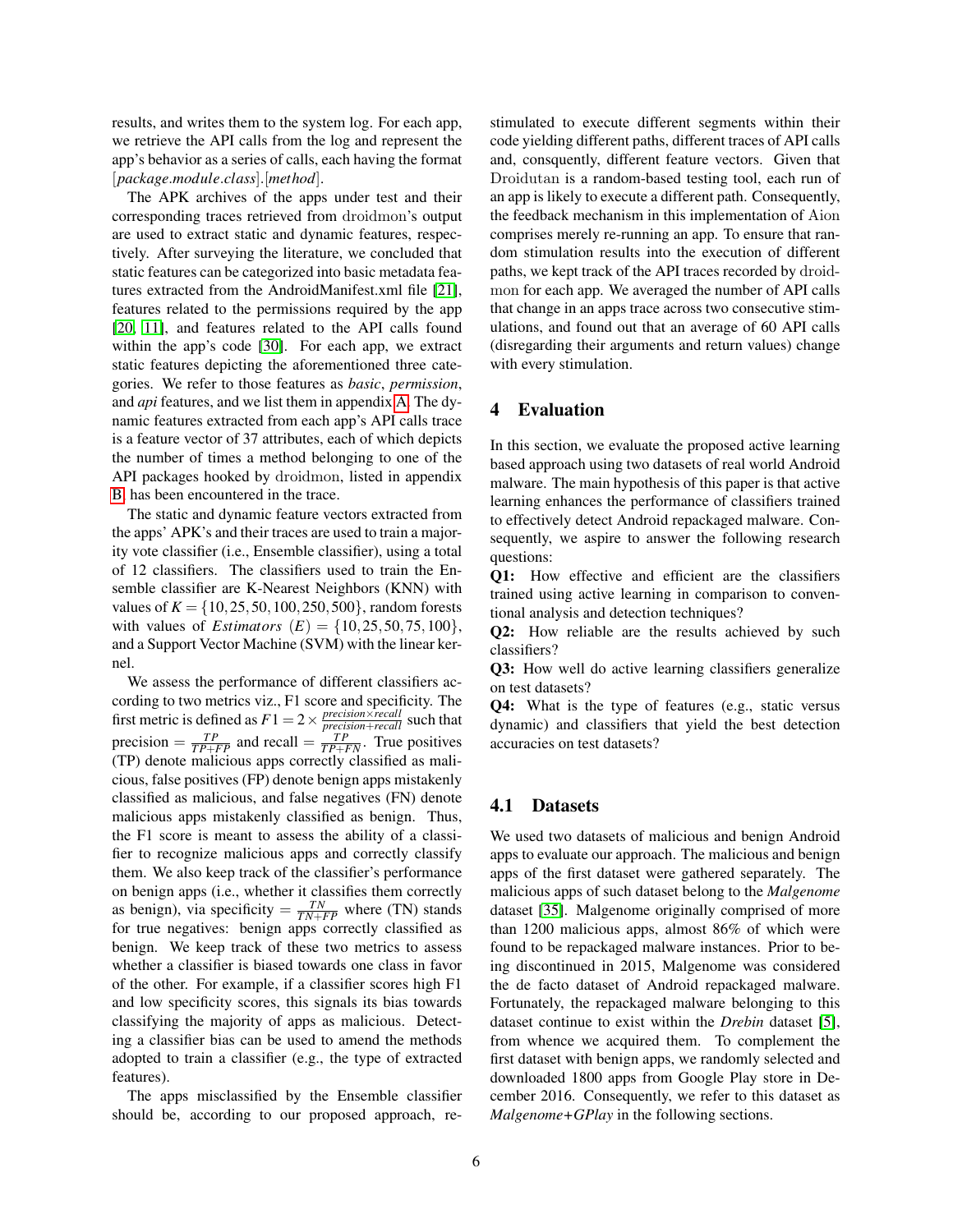The second dataset, *Piggybacking* [\[13\]](#page-13-1), is more recent and comprises around 1300 pairs of original apps along with their repackaged versions. The process of gathering the apps, labeling them as malicious and benign, and matching apps to their repackaged counterparts has been carried out between 2014 and 2017. The dataset we used contains 1355 original, benign apps and 1399 repackaged, malicious apps. The reason behind such imbalance is that some original apps have more than one repackaged version.

Lastly, the two datasets were used separately during evaluation. Consequently, some of the experiments we conducted have two variants (i.e., one for each dataset).

# 4.2 Experiments

To answer the aforementioned research questions, we designed two sets of experiments. The first set of experiments is meant to decide upon the datasets to use in evaluating the proposed active learning approach, and to set a performance benchmark against which the proposed approach is to be compared. The benchmark is set using results achieved from conventional analysis and detection methods that have been previously utilized to detect Android (repackaged) malware. We refer to this set of experiments as preliminary experiments. The second set of experiments evaluates the performance of our proposed active learning approach.

Both experiment sets share a common workflow, seen in figure [3.](#page-6-0) All experiments commence with randomly splitting a dataset of APK's into a training dataset  $(T_R)$ comprising two thirds of the total number of APK's and a test dataset  $(T_E)$  comprising the remaining one third. The second stage initializes different variables including an initial F1 score of −1 and a variable to keep track of the current iteration's number (i.e., *t*). The third stage is responsible for extracting a vector of numerical features  $(\hat{x}_i)$  for each APK  $(a_i)$  in both the training and test datasets ( $T_R \cup T_E$ ). The method used to extract such numerical features hinges on the type of the experiment run. That is to say, if the experiment is *dynamic*, then the APK's will be installed on an Android Virtual Device (AVD), run using Droidutan, and monitored using droidmon. However, if the experiment is *static*, the APK's will be statically analyzed using androguard. Note that for dynamic experiments, droidmon may fail to produce API traces for an unforeseeable number of APK's due to either (a) the app crashing during runtime, or (b) the app not using any of the API calls monitored by the tool. The third phase concludes with producing feature vectors of numerical features for the APK's in  $(T_R)$  and  $(T_E)$ . The feature vectors are stored in two datasets ( $|X_R| \leq |T_R|$ ) and ( $|X_E| \leq |T_E|$ ). Stage four uses the feature vectors in  $(X_R)$  to train a majority vote classi-

<span id="page-6-0"></span>

Figure 3: The workflow of our experiments. Ellipses depict inputs and outputs, rectangles depict operations performed on such inputs and outputs, and rhombi depict boolean decisions. The edges between different nodes indicate the directionality of data flow. Lastly, the blue numbers are used as references to different stages of the experiment. Preliminary experiments, whether static or dynamic, conclude after stage (5) and are, hence, highlighted using the dashed gray box.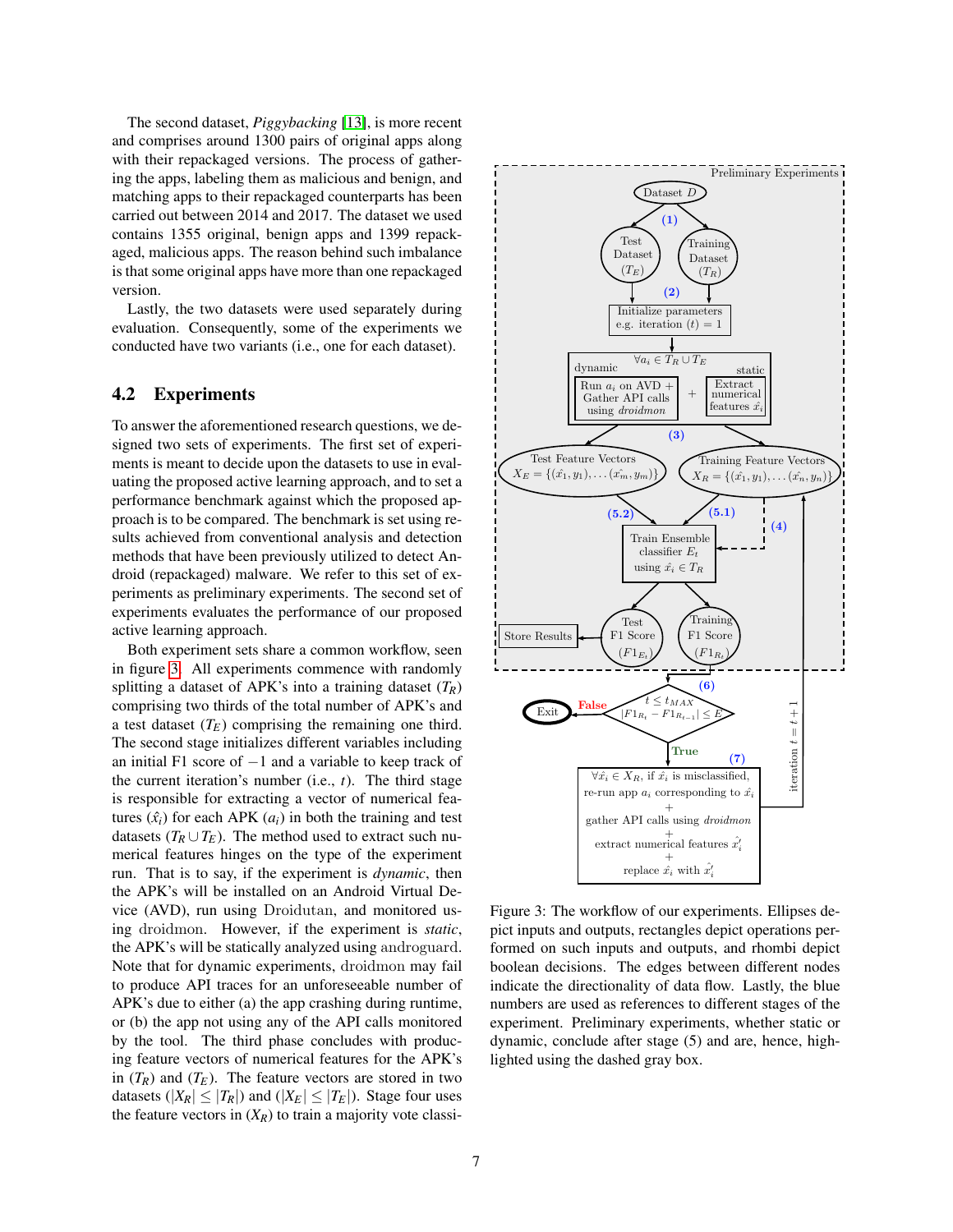fier (*E<sup>t</sup>* : Ensemble classifier trained at iteration *t*), as discussed in section [3.2.](#page-4-1) In stage five, the trained classifier is validated using the vectors from  $(X_R)$  and tested using the vectors from  $(X_E)$  yielding corresponding training F1 score  $(F1_{R_t})$  and test F1 score  $(F1_{E_t})$ .

Preliminary experiments conclude after stage five, storing the results into a SQLite database for future study. Active learning experiments compare the training accuracy  $(F1_{R_t})$  scored at the current iteration  $(t)$  to that scored at the previous iteration  $(F1_{R_{t-1}})$ . Test accuracies are not used in such comparison to prevent the test dataset (i.e., containing out-of-sample apps), from affecting the training process. This comparison always evaluates to true after the first iteration, especially since the training F1 score is initialized to  $-1$ . For values of  $(t > 1)$ , if the absolute difference between  $(F1_{R_t})$  and  $(F1_{R_{t-1}})$  is less than or equal to a threshold percentage (*E*) (default is 1%), the misclassified feature vectors will be re-run in a manner similar to stage three. Intuitively, we continue running the experiment as long as the current training F1 score  $(F1_{R_t})$  is increasing. In other words, there is a potential for achieving better training, and perhaps test, scores. Furthermore, in order to accommodate for fluctuations in training accuracies, we allow the current training F1 score  $(F1_{R_t})$  to drop for a maximum of  $(E)$ . This means, however, that the experiment could go on for a prolonged period of time. To avoid this behavior, we set an upper bound (*tMAX* ) for the number of iterations the training phase is allowed to run. In evaluating our approach, we use the values of 10 and 1% for  $(t_{MAX})$  and  $(E)$ , respectively.

Regardless of the experiment set, a dataset is randomly split into training and test datasets at the beginning of each experiment. The training and test datasets persist throughout the experiment (i.e., through all iterations). Consequently, we run all experiments at least 25 times to increase the likelihood of different segments of the datasets being used as, both, training and test samples. Throughout implementing and evaluating Aion, we generated a multitude of figures, which we could not include in this paper. We host and make available all our (interactive) figures, data, and source code on [?].

#### 4.2.1 Preliminary Static Experiments

In this set of experiments, only the three categories of static features, introduced in section [3.2,](#page-4-1) are used to classify apps as malicious and benign. That is to say, each app is represented by three feature vectors depicting such categories. Moreover, we combine the three feature vectors to come up with a fourth category of static features that we refer to as *All*.

The scores in figure [4](#page-8-0) depict the median F1 scores recorded by different classifiers using all four categories of static features on the Malgenome+GPlay dataset and its more recent counterpart Piggybacking. To preserve space for more thorough discussion, we opted to move the specificity scores to appendix [C.](#page-14-2) We speculated that solely using static features to classify repackaged malware would yield mediocre classification accuracies, especially since repackaged malware usually poses as benign apps. Nevertheless, as seen in figure [4a,](#page-8-0) most classifiers perform well on the Malgenome+Play using static features, apart from permission-based features, which apparently are not informative enough to separate malicious and benign apps in this dataset. We noticed, however, that the classifiers comparably underperform in terms of, both, the F1 and specificity scores upon applying the same method to classify apps in the Piggybacking dataset.

We believe there are two reasons behind such noticeable difference. Firstly, the malicious apps in our hybrid Malgenome+GPlay dataset have been gathered between August 2010 and October 2011 [\[35\]](#page-13-4), whereas their benign counterparts were gathered in December 2016. Given that the Android ecosystem is continuously evolving, any two apps developed 5 years apart might look very different courtesy of newly-introduced technologies, programming interfaces, or even hardware capabilities. In fact, we noticed that there is a large difference between the sizes of APK archives belonging to apps in the Malgenome dataset (average size: 1.25MB) and those belonging to the benign apps we gathered from Google Play (average size: 16.35MB). This difference implies, we believe, the existence of more components (e.g., activities and their classes) in recent Android apps. Static features are built on counts and ratios of those components, the permissions they request, and the API calls they issue. Needless to say, the feature vectors extracted from apps developed in 2011 would look entirely different from those extracted from apps developed in 2015 or 2016, effectively facilitating segregating them in two classes which happen to be malicious and benign.

Secondly, despite being defined as repackaged malware, the malicious apps in Malgenome do not comply with the more recent definition of repackaged/piggybacked apps. In other words, we believe that the 86% of apps comprising repackaged malware in the Malgenome dataset are, in fact, closer to being classic Trojan horses than being repackaged malware. The malicious apps in the Piggybacking dataset, however, comply with the definition of repackaged malware (i.e., standalone benign apps grafted with malicious payloads [\[13\]](#page-13-1)). To empirically verify this claim, we used a compiler fingerprinting tool, APKiD, to identify the compilers used to compile the apps in both datasets Malgenome+GPlay and Piggybacking along with a dataset of malicious apps called *Drebin* [\[5\]](#page-13-21). The distribution of compilers utilized by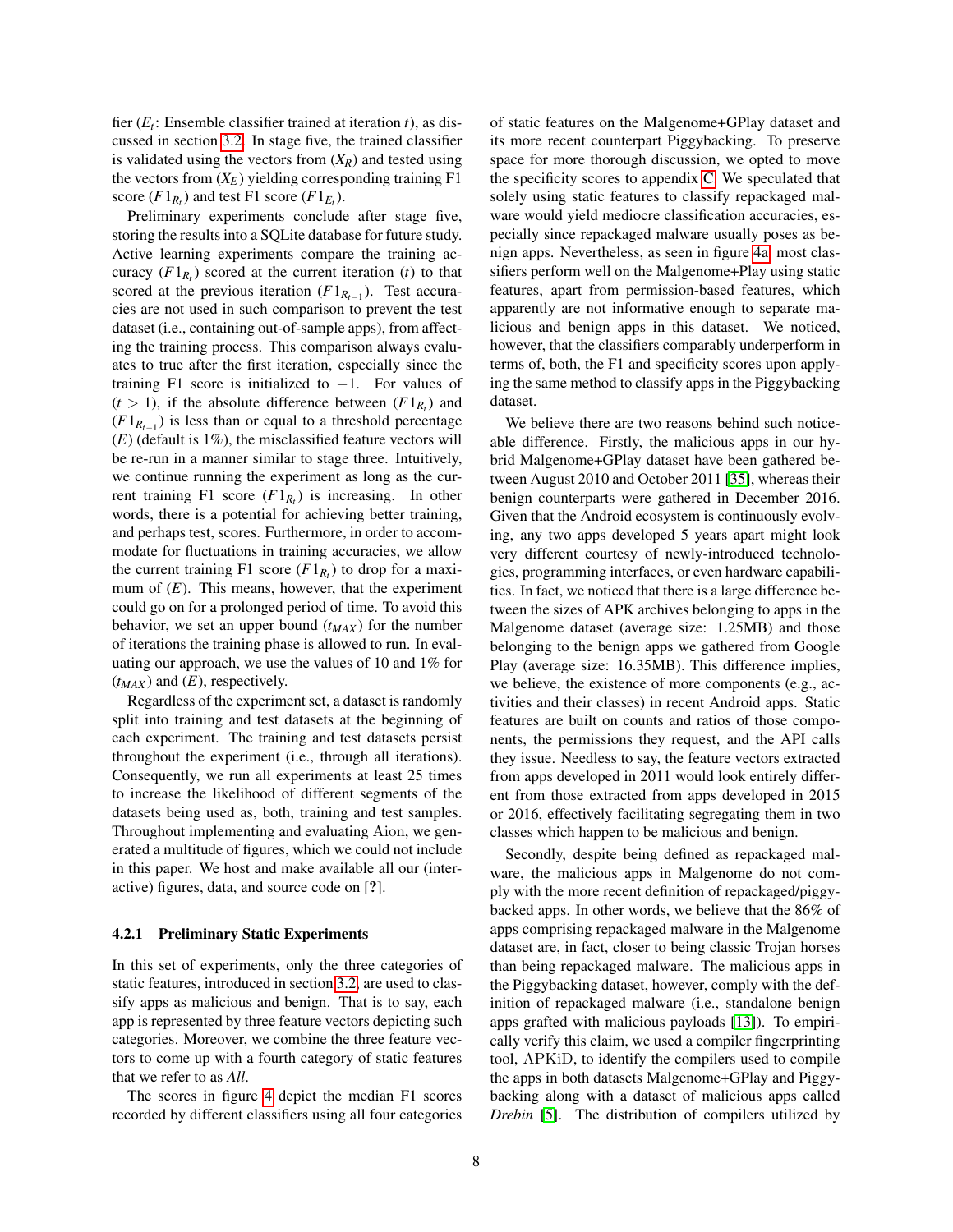<span id="page-8-0"></span>

Figure 4: The median (after 25 runs) F1 scores (Y-axis) recorded by 13 classifiers (X-axis) using static features on the test datasets. The specificity scores are plotted in appendix [C.](#page-14-2)

<span id="page-8-1"></span>Table 1: Percentages of compilers used to compile APK's in different malicious/benign datasets as fingerprinted by APKiD. The *dexmerge* compiler is used by IDE's after *dx* for incremental builds.

| <b>Dataset</b>              | dx  | dexmerge | $dexlib$ 1. $X/2.X$ | <b>Total</b> |
|-----------------------------|-----|----------|---------------------|--------------|
| Drebin                      | 84% |          | 16%                 | 4326         |
| Malgenome                   | 52% |          | 48%                 | 1234         |
| Google Play                 | 61% | 34%      | 5%                  | 1882         |
| Piggybacking<br>(malicious) | 22% | 6%       | 72%                 | 1399         |
| Piggybacking<br>(original)  | 61% | 22%      | 17%                 | 1355         |

apps in such datasets is tabulated in table [1.](#page-8-1) Using the list of compilers, we rely on the following hypothesis, originally made in [\[25\]](#page-13-22): if the compiler used to compile an APK is not the standard Android SDK compiler (dx) but rather a compiler used by reverse engineering tools (e.g., Apktool) such as (dexlib), then an app is probably repackaged by a party other than the legitimate developers in possession of the app's original source code.

As seen in table [1,](#page-8-1) the majority benign apps gathered from Google Play and the original apps in the Piggybacking dataset have been compiled using a compiler usually used within IDE's. This implies that the developers were likely in possession of the apps' source code. The same applies to the Drebin dataset which mainly comprises of malicious apps developed from scratch. However, the datasets that presumably comprise repackaged malware indicate a major difference. More than a half of the Malgenome dataset comprises apps that– according to the definitions in sections [1](#page-0-0) and [2–](#page-2-0)are Trojans, whereas the majority of malicious apps in the Piggybacking dataset comply with the notion of a benign app being grafted with malicious payload and recompiled using non-standard compilers.

Such findings led us to deem the Malgenome dataset as obsolete and inaccurate. In fact, during their analysis of a dataset of 24,650 Android malware samples, Wei et al. also deemed the Malgenome dataset outdated and not representative of the current Android malware landscape [\[29\]](#page-13-0). Thus, devising methods to analyze and detect malicious apps in the Malgenome dataset has little benefit to the community. Consequently, we opted to conduct the remainder of our experiments on the Piggybacking dataset, and only consider the static scores recorded on such dataset as our benchmark.

#### 4.2.2 Preliminary Dynamic Experiments

The preliminary dynamic experiments are meant to resemble conventional dynamic approaches to stimulating and detecting Android repackaged malware. That is to say, apps are stimulated once prior to being processed for feature extraction and classification. In essence, such experiments depict the first iteration of our active learning experiments (i.e., without the feedback loop). The features used during such experiments are the dynamic features introduced in section [3.2](#page-4-1) along with a combination of the *All* static and dynamic features that we refer to as *hybrid features*.

Figure [5](#page-9-1) depicts the median F1 scores achieved by different classifiers on the Piggybacking dataset after 25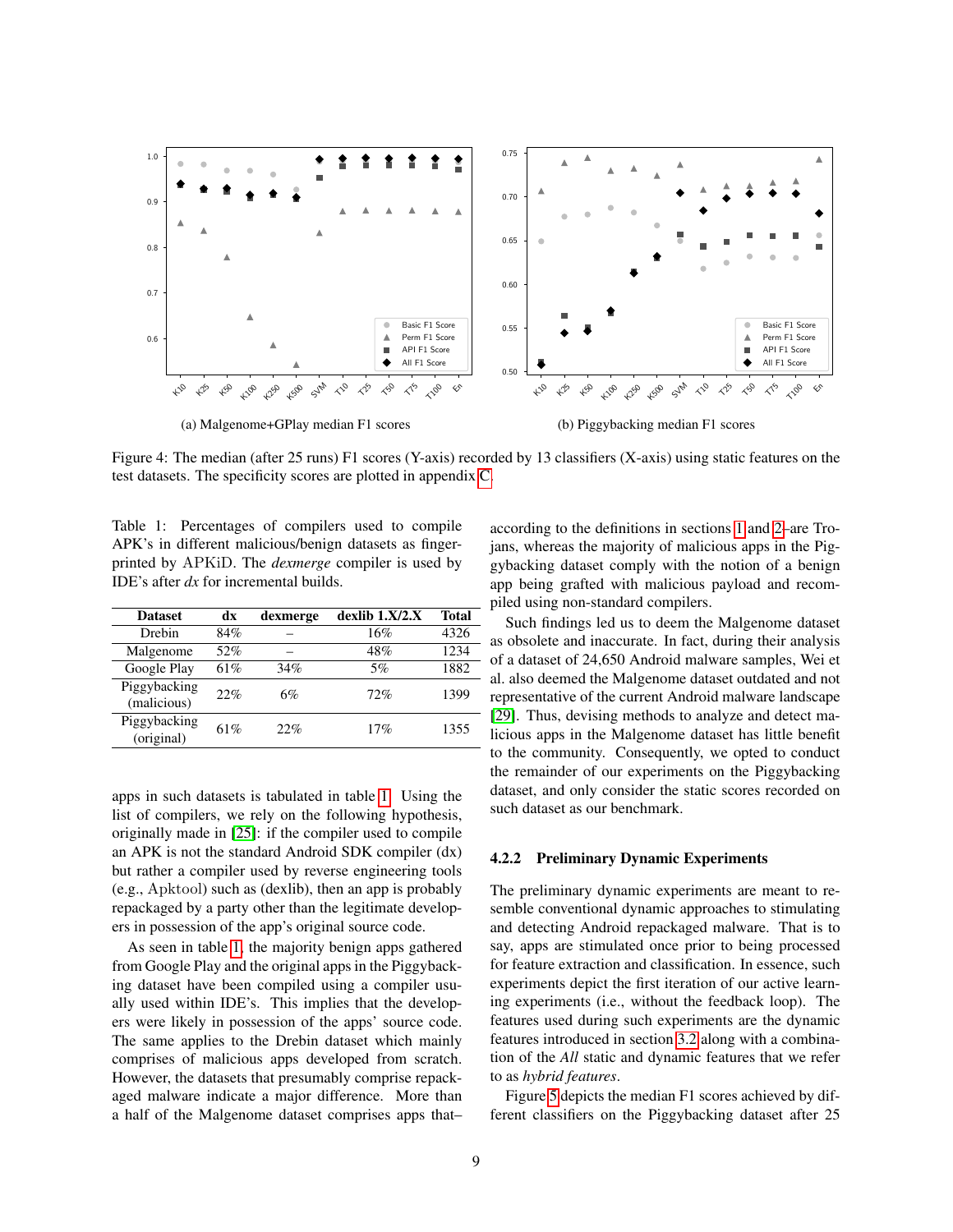<span id="page-9-1"></span>

Figure 5: The median (after 25 runs) F1 scores (Y-axis) recorded by 13 classifiers (X-axis) using dynamic and hybrid features versus the best scoring static features (permission-based) on the test datasets of Piggybacking. The specificity scores are plotted in appendix [C.](#page-14-2)

runs using dynamic and hybrid features. As a reference to the performance of static features, we also plot the scores achieved by such classifiers using permissionbased static features, which achieved the highest scores on the Piggbacking dataset. In figure [5,](#page-9-1) dynamic features appear to be incapable of matching the detection ability of static features. One can also speculate that combining dynamic features with static features (i.e., hybrid features) decreases the latter's detection capability. Nevertheless, dynamic features perform better or slightly worse than other features in correctly classifying benign apps. To conclude, the dynamic preliminary experiments imply that dynamic features extracted after running the apps only once are initially biased towards classifying all apps as benign. We argue that stimulating a repackaged malware once is unlikely to execute the paths under which the grafted malicious payload resides, ultimately leading to the misclassification of such app. In the next set of experiments, we attempt to verify whether restimulating the misclassified apps yields different paths that enhance the performance of the detection module and its classifiers.

#### 4.2.3 Active Learning Experiments

Using the Piggybacking dataset, we ran at total of 25 active learning experiments, during which 4 AVD's were simultaneously used to stimulate apps using Droidutan each for 60 seconds. The misclassified apps were allowed to be re-stimulated until either the difference in the F1 score of the Ensemble classifier drops for more than a threshold of 1% between two iterations, or an upper bound of re-stimulations is reached. We experimented with such upper bound, and found that with 10 iterations, an experiment takes on average 26 hours to complete. Given that increasing such number did not have a noticeable effect on the achieved scores, and that it substantially increased the time taken to complete one run of the experiment, we adopted an upper bound of 10 iterations.

The scores of the lowest scoring classifier, 500- Nearest Neighbors, the highest scoring classifier, Random forest of 100 trees, and the Ensemble classifier are plotted in figure [6.](#page-10-0) As seen in the preliminary dynamic experiments, the figures depict the median F1 and specificity scores achieved using dynamic, hybrid, and static permission-based features achieved by the classifiers at every iteration. The static scores are plotted as straight lines, because static experiments did not comprise any iterations. Thus, the scores achieved by a classifier persist across all iterations.

We made the following observations from the plotted figures. Firstly, regardless of the used classifier, dynamic features fail to match or overperform their static counterparts. However, combining static and dynamic features boosts the performance of the latter by around 7%. In other words, dynamic features are incapable of matching static features on their own.

Secondly, the iteration on which the maximum F1 score is achieved depends on the utilized classifier and features type. Furthermore, both the F1 and specificity scores fluctuate across iterations, and do not maintain any specific ascending or descending pattern.

Lastly, regardless of the utilized feature type, some classifiers maintain more stable performance on both the benign and malicious apps than others. For example, for the majority of iterations, the difference between the F1 and specificity scores achieved by the K-Nearest Neighbors classifier in figure [6a](#page-10-0) is around 20% and 25% for the dynamic and hybrid features, respectively. This behavior indicates bias towards one class in favor of the other. The Ensemble and Random Forest classifiers maintain more balanced performances on malicious and benign apps, which manifests in closer scores across different iterations.

# <span id="page-9-0"></span>5 Discussion

In this section, we attempt to draw conclusions from the conducted experiments to answer the research questions posed earlier.

With regard to research question  $Q1$ , we define the effectiveness of an active learning classifier in terms of the F1 and specificity scores it achieves using dynamic and hybrid features on the training datasets in comparison to the scores achieved by the same classifier during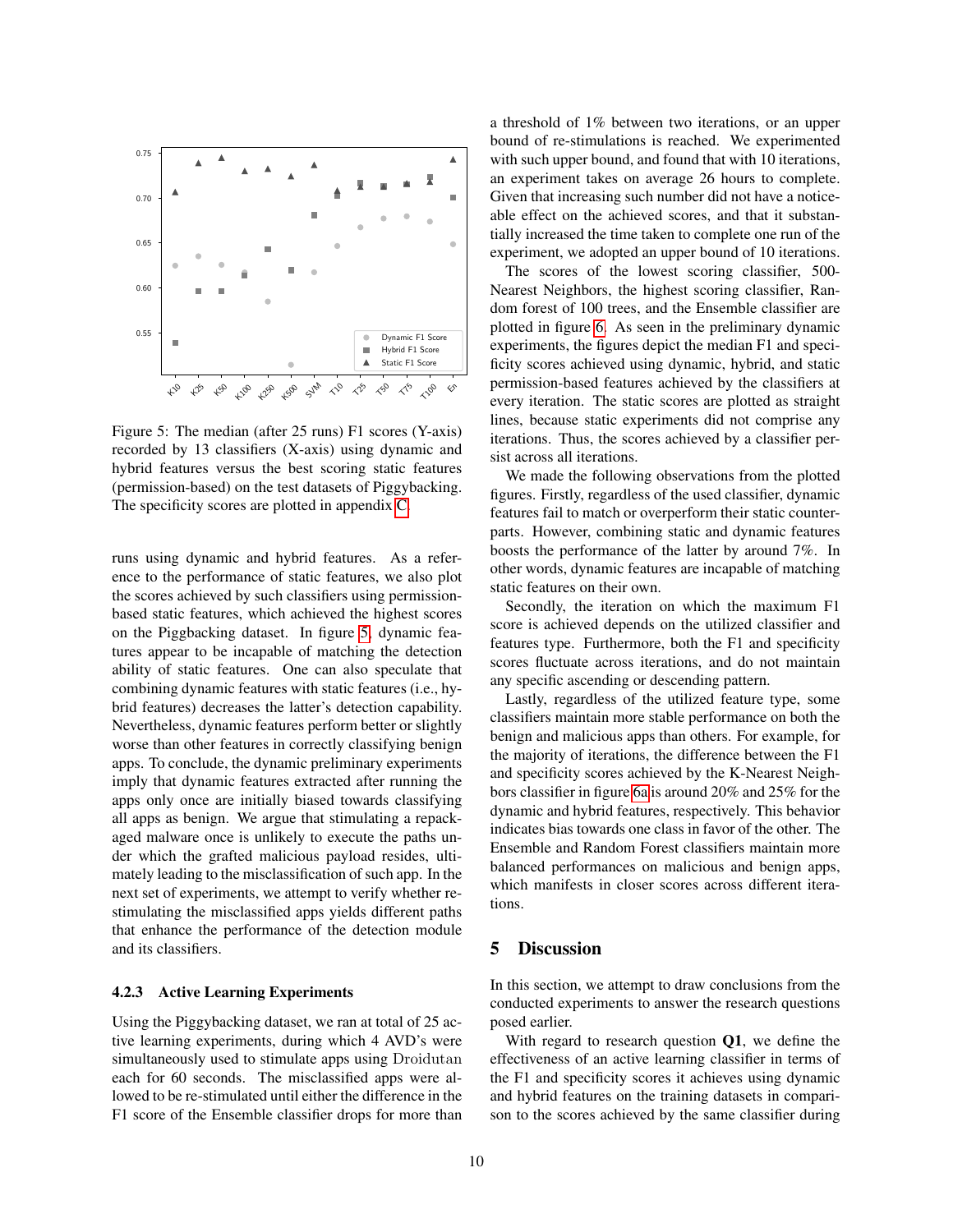<span id="page-10-0"></span>

Figure 6: The median (after 25 runs) F1 and specificity scores (Y-axis) recorded by 13 classifiers (X-axis) for each iteration using dynamic and hybrid features versus the best scoring static features (permission-based) on the test datasets of Piggybacking.

the static and dynamic preliminary experiments. We also consider the classifier's ability to avoid bias towards a specific class as a measure of its effectiveness. We noticed that the aforementioned scores differ from one classifier to another. For example, using dynamic features, the active learning trained 500-Nearest Neighbor classifier scored F1 and specificty scores significantly lower than what it scored during the static preliminary experiments. Furthermore, it was biased towards classifying training apps as benign, which is noticeable via its specificity score in comparison to the F1 score. However, the Ensemble and Random Forest classifiers managed to record F1 and specificity scores that are (a) greater than the scores they recorded during the static and dynamic preliminary experiments, and (b) show low bias given how close both scores are. The scores achieved by all classifiers during different types of experiments can be found on Aion's *[website](https://aionexperiments.github.io/figures.html)* [?].

Similarly, the efficiency of active learning classifiers differed from one classifier to another. We define efficiency in terms of the number of iterations it takes a classifier to record its highest F1 and specificity scores on the training dataset. The 500-Nearest neighbors classifier, for instance, achieved its highest scores at the ninth iteration, whereas the Ensemble and Random Forest (with 100 Trees) classifiers recorded their highest scores at the second and third iterations, respectively. We averaged this number across all classifiers, and noticed that it takes around five iterations for an active learning classifier to achieve its maximum training accuracy. As discussed earlier, we consider this number as the number of iterations required by a classifier to have a comprehensive view of the malicious and benign behaviors within the training dataset.

The reliability of the training scores achieved by active learning classifiers, which is the concern of Q2, refers to the quality of the training data used to train such classifiers. In other words, we want to make sure that the classifiers are being trained using traces and features that reflect the malicious and benign behaviors exhibited by current Android repackaged malware and apps, respectively. Otherwise, the classifiers will be trained using inaccurate data that might yield misleading results.

To illustrate this concern, consider the CFG in figure [2.](#page-4-0) We discussed that, ideally, a repackaged malware  $(a_i)$  should be classified as malicious if and only if the malicious path  $(P_2)$  was executed. With this research question, we reason about whether the high F1 scores achieved by classifiers such as Random Trees during training honor this condition. In other words, how likely is it that a classifier deems the app  $(a_i)$  as benign, given that a path other than  $(P_2)$  has executed. Unfortunately, as discussed earlier, we do not possess any ground truth about the paths that reveal the malicious behaviors injected within apps labeled as repackaged malware. Consequently, we can only speculate about the reliability of the results. However, we reasoned about the scenarios under which this behavior could be observed (i.e., *a<sup>i</sup>* is classified as malicious based on benign paths, such as *P*1). Firstly, and presumably less likely, the original labels of the apps in the dataset may turn out to be wrong  $(i.e.,  $a_i$  is a benign or a harmless app being mistakently la$ beled as malicious). Secondly,  $(P_1)$  could in fact turn out to be a malicious behavior that we were not aware of and assert as benign. Thirdly, within  $(a_i)$ , the path  $(P_1)$  could be benign; however, it may have been utilized within a malicious context in other apps in the training dataset, which obliges a classifier to deem it as malicious. In the fourth scenario, the path  $(P_1)$  could be a benign path that is rarely used by benign apps (i.e., anomalous), which encourages the classifier to deem it as malicious as well. Lastly, there is the possibility of utilizing poor classifiers, features, or learning processes, which yields mediocre, unreliable classification results.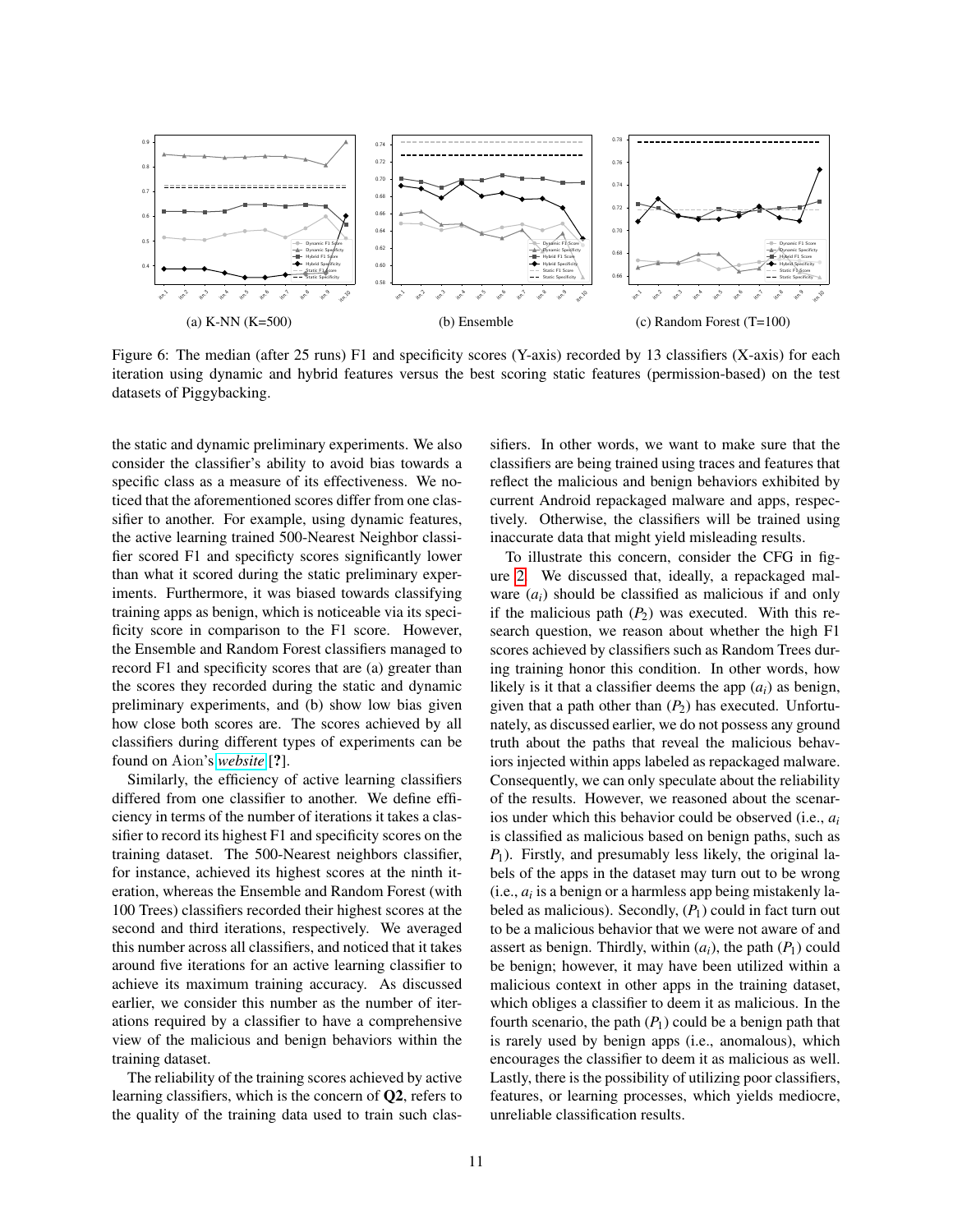Considering an extreme scenario, assume that all repackaged malware instances in a training dataset have been correctly classified despite the fact that none of their malicious paths has executed. For this condition to hold, we need to assume that all the benign paths deemed malicious by a classifier are anomalous (i.e., seldom encountered in benign apps), which is highly unlikely given the limited number of methods a task (e.g., sending a text message), can be achieved. Moreover, if a classifier mistakenly deems the majority of benign paths as malicious, this behavior should be traceable via the specificity scores which should plumet to minimum values.

To empirically complement the assumptions above, we manually went through the repackaged malware test traces generated by droidmon during the 25*th* run of the active learning experiments. Around 75% of such test traces were correctly classified using the Random Forest (T=100) classifier trained using active learning. During our analysis, we found evidence that the majority of behaviors based on which the apps were classified as malicious are, in fact, intrinsically malicious. For example, we found that a repackaged version of a simulation gaming app (i.e., *com.happylabs.happymall*), was classified as malicious based on a trace that included retrieving the device's IMEI, IMSI, and network operator. Furthermore, such trace included the decryption of a URL that pointed to *http://csapi.adfeiwo.com:9999*. Needless to say, such behavior is not expected from a gaming app.

We also examined traces of repackaged malware misclassified as benign apps. We found that the majority of such misclassified traces exhibited benign behaviors. The trained classifier, thus, reasonably assigned them to the benign class. This observation is expected, given that the test apps were stimulated using the primitive tool Droidutan, which is unlikely to execute the malicious behaviors within repackaged malware after one execution. Nevertheless, upon submitting the hashes of the apps corresponding to the examined traces to VirusTotal [\[3\]](#page-12-4), we noticed that a noticeable number of the malicious apps classified as benign were also deemed as benign by the majority of antiviral software. For example, the repackaged apps *com.sojunsoju.go.launcherex.theme.greenlantern* and *com.gametowin.save monster Google* were labeled as potentially unwanted by only two out of more than 50 antiviral software, whereas a repackaged version of *com.gccstudio.DiamondCaveLite* was labeled as benign by all antiviral software on VirusTotal. The latter observation raises the question about the accuracy of the labels in current Android repackaged malware datasets, as discussed earlier.

In absence of the ground truth necessary to verify the reliability of the achieved scores, and based on our previous discussion and observations, our answer to question Q2 is that we believe that the scores achieved by the active learning classifiers are likely to be reliable.

The active learning process we adopt to train classifiers might lead to overfitting. In other words, the trained classifier would not be able to correctly classify a large number of test apps (i.e., apps not used during the training phase). Research question Q3 focuses on this issue. Similar to the training phase, we noticed that some classifiers underperform in comparison to conventional training methods, while others can match and outperform them. For example, using hybrid features, Random Forest classifiers trained using active learning manage to outperform conventional training methods using static, dynamic, and hybrid features. Furthermore, it avoids bias towards a certain class by maintaining a good balance between the F1 and specificty scores. Observing the performances of different active learning classifiers, we conclude that Random Forest classifiers are able to achieve the best F1 and specificty scores during, both, training and test phases specifically using hybrid features, which is the answer to Q4.

# <span id="page-11-0"></span>6 Related Work

To the best of our knowledge, there are no research efforts that attempt to apply active learning to the problem of stimulating and detecting Android repackaged malware. However, there are indeed efforts that study repackaged malware/piggybacked apps and attempt to stimulate and detect it. Moreover, we managed to identify research efforts that apply active learning to detecting Android malware in general. Consequently, we divide our related work section into two sub sections that discuss those two dimensions.

# 6.1 Repackaged Malware Analysis and Detection

There are different efforts that attempt to detect repackaging in Android apps including [\[23,](#page-13-23) [10,](#page-13-24) [34,](#page-13-6) [8\]](#page-13-25). Repackaged apps need not necessarily be malicious, however. An app could be repackaged for the sole purpose of injecting advertisement modules or translation purposes. In this paper, we focus on detecting repackaged malware, or piggybacked apps, that conform with Li et al.'s definition: benign apps that has been grafted with malicious payloads that are possible protected with trigger conditions [\[13\]](#page-13-1).

In [\[17\]](#page-13-2), Pan et al. developed a program analysis technique that decides whether an app witholds hidden sensitive operations (HSO) (i.e., malicious payloads), effectively deeming it as repackaged malware. Their technique, called *HSOMiner*, gathers static features from the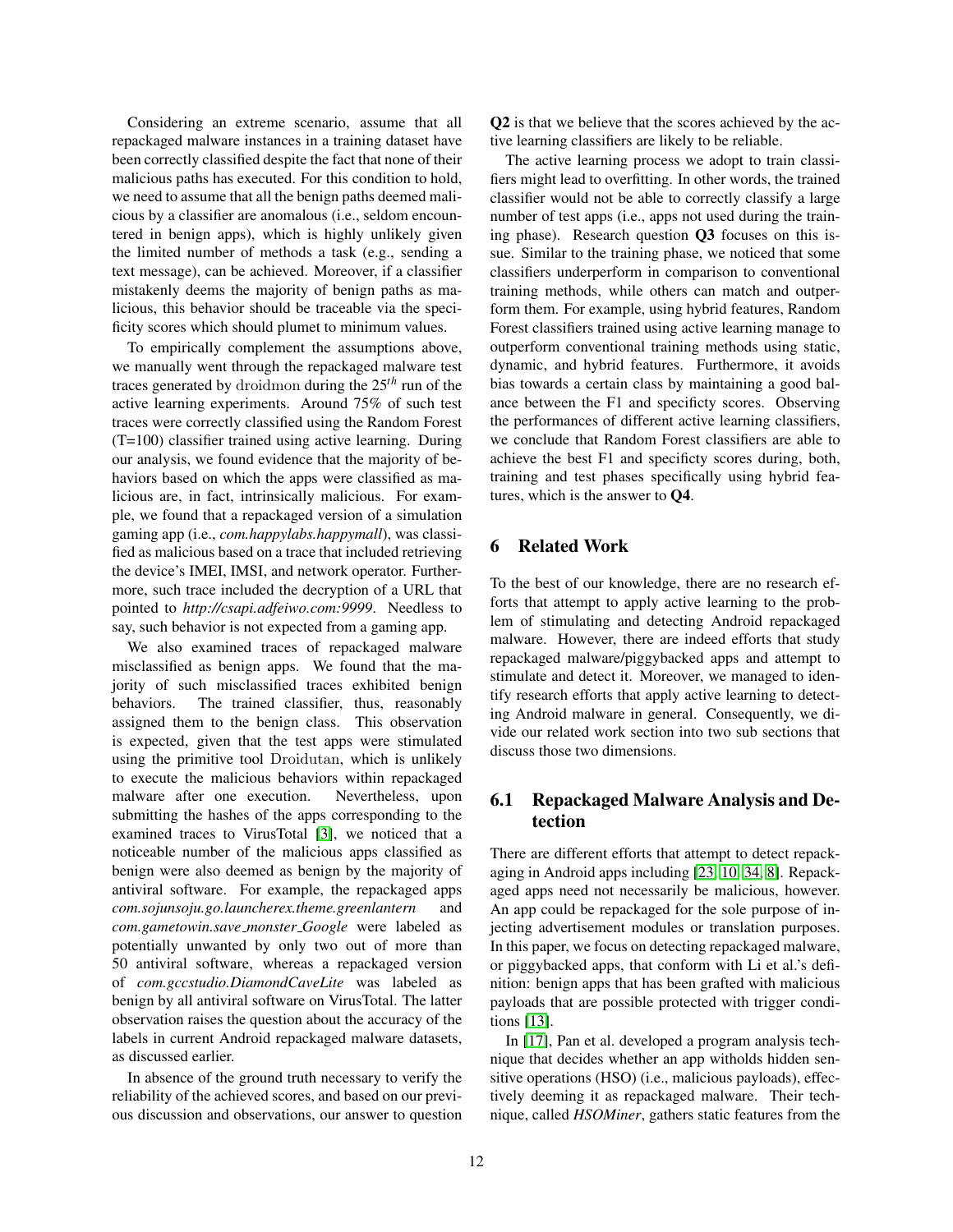app's source code that capture the code segments' relationship with their surrounding segments, the type of inputs they tend to check, and the operations they usually perform. The extracted features are used to train and validate a SVM that decides whether an app contains a HSO. Needless to say, if an app contains HSO, it probably is malicious. Tian et al. implemented another static approach to detect Android repackaged malware based on *code heterogeneity analysis* [\[27\]](#page-13-26). The approach is based on extract features that depict the dependence of a code segments on one another. In essence, injected code segments should exhibit more heterogeneity to the rest of the segments. That is to say, the malicious payloads injected into benign apps should be logically and semantically independent of the original app portions. Similar to our approach, they used the extracted features to train and compare the performance of four different classifiers viz., K-Nearest Neighbors, Support Vector Machine, Decision Tree, and Random Forest. Lastly, Shahriar et al. use a metric called Kullback-Leibler Divergence (KLD) to detect Android repackaged malware [\[22\]](#page-13-27). KLD is a metric depicting the difference between two probability distributions. In their paper, Shahriar et al. analyzed the Smali code of benign and malicious apps, from the Malgenome dataset, to build probability distributions of different Smali instructions. Their detection approach is based on the assumption that repackaged malware would have different distributions for different instructions than its benign counterpart.

# 6.2 Detection with Active Learning

Active learning has been applied to the problem of malware detection on the Windows operating system [\[16\]](#page-13-28) and within the network intrusion detection [\[24\]](#page-13-29) domain. In [\[32\]](#page-13-30), Zhao et al. attempt to apply the same technique to the problem of Android malware detection. Despite adopting a similar architecture that comprises a characteristic (monitoring and extraction) module and a detection module, their work differs from ours in two main aspects. Firstly, Zhao et al. do not consider repackaged malware, rather Android malware in general. Secondly, and more importantly, their definition and utilization of active learning is different from ours. In [\[32\]](#page-13-30), active learning is defined as a technique to reduce the size of the training samples used to train a SVM classifier that deem an Android app, represented by a behavioral signature (i.e., API call trace), malicious or benign. This reduction is carried out as follows. A pool of pre-generated and labeled behavioral signatures is built as a source for training data. Given an unlabeled, out-of-sample signature, a classifier is trained using the subset of the training pool that guarantees maximum classification accuracy. The main difference between this method and ours is that the classification accuracy in [\[32\]](#page-13-30) solely depends on the combination of the training samples, whereas ours depends on the content of such samples, especially since the training vectors usually differ from one iteration to another. Furthermore, this approach to active learning is very likely to yield small training datasets that hinder the trained classifiers from achieving good classification accuracies on test datasets (i.e., *generalization*).

# <span id="page-12-0"></span>7 Conclusion

The lack of ground truth about the nature and location of malicious payloads injected into benign apps continues to hinder the development of effective methods to stimulate, analyze, and detect Android repackaged malware. We argue that training an effective classifier can be achieved if the classifier is allowed to request better representations of the training apps (i.e., via active learning).

Using a sample implementation of our proposed active learning architecture Aion, we used active learning to stimulate, analyze, and detect Android repackaged malware. In [\[34\]](#page-13-6), Zhou et al. managed to detect malware in the Malgenome dataset with a best case of 79.6% accuracy [\[34\]](#page-13-6), highlighting the difficulty of detecting such breed of malware. In this paper, our active learning classifiers managed to achieve test F1 scores of 72% using the more recent dataset Piggybacking [\[13\]](#page-13-1), which we consider a benchmark for future comparison.

We consider this effort as the first step towards designing better app stimulation, analysis, and detection techniques that focus on Android repackaged malware, which continues to pose a serious threat [\[29\]](#page-13-0). Our future plan to enhance Aion has three dimensions. Firstly, we plan on using the number of iterations it takes to train a classifier, and verify whether it transfers to the number of executions needed to effectively classify a test app. Secondly, we plan to use more sophisticated stimulation engines and compare their effect on the training and test scores compared to the random, primitive technique used in this paper. Thirdly, we plan to utilize features and classifiers that capture the semantics of the runtime behaviors exhibited by under test.

### References

- <span id="page-12-1"></span>[1] Apktool: https://goo.gl/eaewql.
- <span id="page-12-3"></span>[2] Droidutan: https://goo.gl/7xsczq.
- <span id="page-12-4"></span>[3] Virustotal: https://www.virustotal.com/en/search.
- <span id="page-12-2"></span>[4] ABRAHAM, A., ANDRIATSIMANDEFITRA, R., BRUNELAT, A., LALANDE, J.-F., AND VIET TRIEM TONG, V. GroddDroid: a Gorilla for Triggering Malicious Behaviors. In *10th International Conference on Malicious and Unwanted Software* (Fajardo, Puerto Rico, 2015), IEEE Computer Society.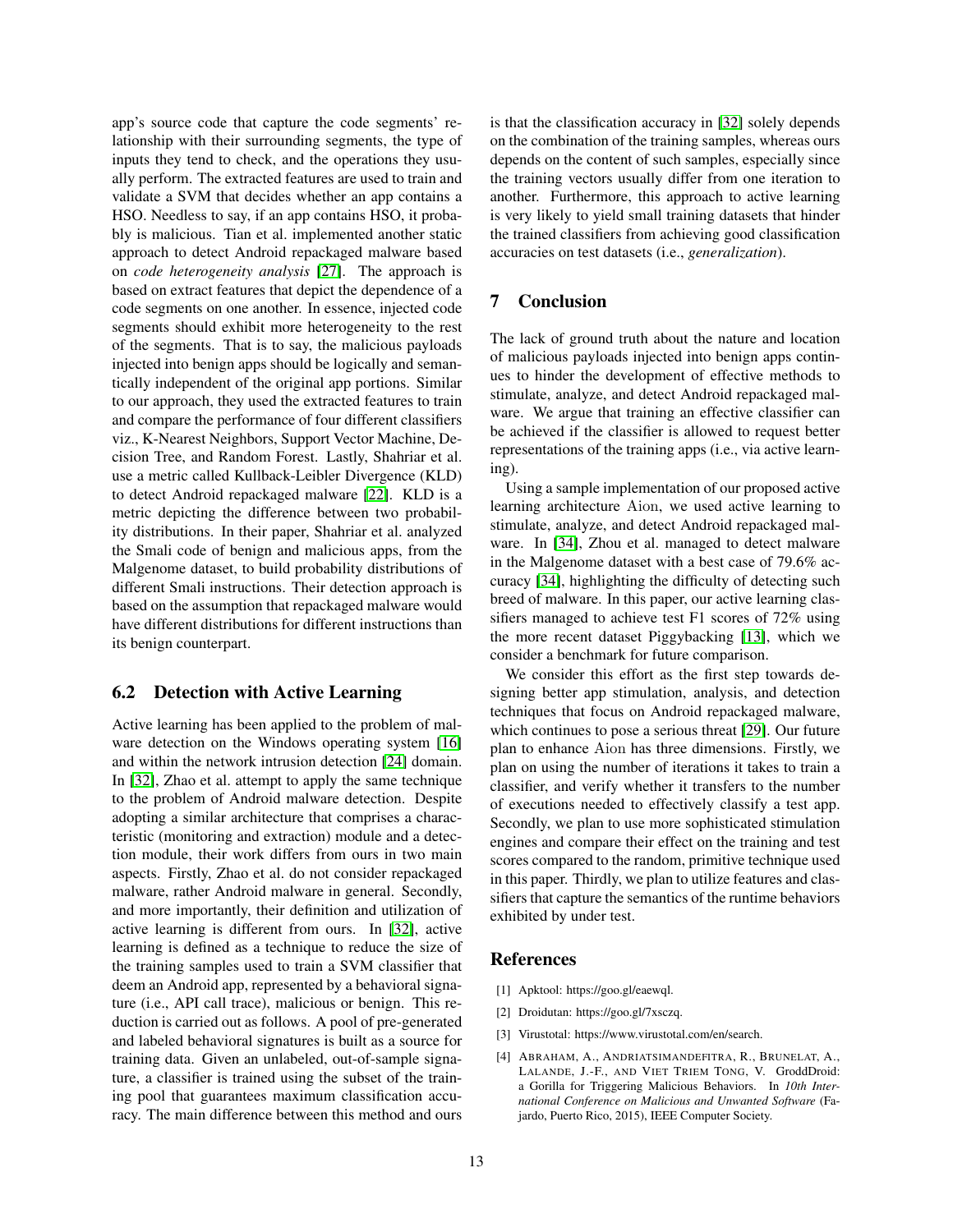- <span id="page-13-21"></span>[5] ARP, D., SPREITZENBARTH, M., HUBNER, M., GASCON, H., AND RIECK, K. Drebin: Effective and explainable detection of android malware in your pocket. In *NDSS* (2014).
- <span id="page-13-9"></span>[6] ARSHAD, S., SHAH, M. A., KHAN, A., AND AHMED, M. Android malware detection & protection: a survey. *International Journal of Advanced Computer Science and Applications 7* (2016), 463–475.
- <span id="page-13-13"></span>[7] BARTEL, A., KLEIN, J., MONPERRUS, M., ALLIX, K., AND LE TRAON, Y. Improving privacy on android smartphones through in-vivo bytecode instrumentation.
- <span id="page-13-25"></span>[8] DESHOTELS, L., NOTANI, V., AND LAKHOTIA, A. Droidlegacy: Automated familial classification of android malware. In *Proceedings of ACM SIGPLAN on Program Protection and Reverse Engineering Workshop 2014* (2014), ACM, p. 3.
- <span id="page-13-7"></span>[9] FRATANTONIO, Y., BIANCHI, A., ROBERTSON, W., KIRDA, E., KRUEGEL, C., AND VIGNA, G. Triggerscope: Towards detecting logic bombs in android applications. In *Security and Privacy (SP), 2016 IEEE Symposium on* (2016), IEEE, pp. 377–396.
- <span id="page-13-24"></span>[10] HANNA, S., HUANG, L., WU, E., LI, S., CHEN, C., AND SONG, D. Juxtapp: A scalable system for detecting code reuse among android applications. In *International Conference on Detection of Intrusions and Malware, and Vulnerability Assessment* (2012), Springer, pp. 62–81.
- <span id="page-13-19"></span>[11] HUANG, C.-Y., TSAI, Y.-T., AND HSU, C.-H. Performance evaluation on permission-based detection for android malware. In *Advances in Intelligent Systems and Applications-Volume 2*. Springer, 2013, pp. 111–120.
- <span id="page-13-10"></span>[12] LI, L., BISSYANDÉ, T. F., PAPADAKIS, M., RASTHOFER, S., BARTEL, A., OCTEAU, D., KLEIN, J., AND LE TRAON, Y. Static analysis of android apps: A systematic literature review. *Information and Software Technology* (2017).
- <span id="page-13-1"></span>[13] LI, L., LI, D., BISSYANDÉ, T. F., KLEIN, J., LE TRAON, Y., LO, D., AND CAVALLARO, L. Understanding android app piggybacking: A systematic study of malicious code grafting. *IEEE Transactions on Information Forensics and Security 12*, 6 (2017), 1269–1284.
- <span id="page-13-5"></span>[14] LI, L., LI, D., BISSYANDE, T. F. D. A., KLEIN, J., CAI, H., LO, D., AND LE TRAON, Y. Automatically locating malicious packages in piggybacked android apps. In *4th IEEE/ACM International Conference on Mobile Software Engineering and Systems* (2017).
- <span id="page-13-8"></span>[15] LUO, S., AND YAN, P. Fake apps: Feigning legitimacy, 2014.
- <span id="page-13-28"></span>[16] NISSIM, N., MOSKOVITCH, R., ROKACH, L., AND ELOVICI, Y. Novel active learning methods for enhanced pc malware detection in windows os. *Expert Systems with Applications 41* (2014), 5843–5857.
- <span id="page-13-2"></span>[17] PAN, X., WANG, X., DUAN, Y., WANG, X., AND YIN, H. Dark hazard: Learning-based, large-scale discovery of hidden sensitive operations in android apps.
- <span id="page-13-11"></span>[18] RASTHOFER, S., ARZT, S., TRILLER, S., AND PRADEL, M. Making malory behave maliciously: Targeted fuzzing of android execution environments. In *Proceedings of the 39th International Conference on Software Engineering* (2017), IEEE Press, pp. 300–311.
- <span id="page-13-14"></span>[19] RASTHOFER, S., ASRAR, I., HUBER, S., AND BODDEN, E. How current android malware seeks to evade automated code analysis. In *IFIP International Conference on Information Security Theory and Practice* (2015), Springer, pp. 187–202.
- <span id="page-13-18"></span>[20] SANZ, B., SANTOS, I., LAORDEN, C., UGARTE-PEDRERO, X., BRINGAS, P. G., AND ÁLVAREZ, G. Puma: Permission usage to detect malware in android. In *International Joint Conference CISIS'12-ICEUTE´ 12-SOCO´ 12 Special Sessions* (2013), Springer, pp. 289–298.
- <span id="page-13-17"></span>[21] SATO, R., CHIBA, D., AND GOTO, S. Detecting android malware by analyzing manifest files. *Proceedings of the Asia-Pacific Advanced Network 36* (2013), 23–31.
- <span id="page-13-27"></span>[22] SHAHRIAR, H., AND CLINCY, V. Kullback-leibler divergence based detection of repackaged android malware.
- <span id="page-13-23"></span>[23] SHAO, Y., LUO, X., QIAN, C., ZHU, P., AND ZHANG, L. Towards a scalable resource-driven approach for detecting repackaged android applications. In *Proceedings of the 30th Annual Computer Security Applications Conference* (2014), ACM, pp. 56–65.
- <span id="page-13-29"></span>[24] STOKES, J. W., PLATT, J. C., KRAVIS, J., AND SHILMAN, M. Aladin: Active learning of anomalies to detect intrusion, 2008.
- <span id="page-13-22"></span>[25] STRAZZERE, T. Detecting pirated and malicious android apps with apkid, 2016.
- <span id="page-13-3"></span>[26] TAM, K., FEIZOLLAH, A., ANUAR, N. B., SALLEH, R., AND CAVALLARO, L. The evolution of android malware and android analysis techniques. *ACM Computing Surveys (CSUR) 49*, 4 (2017), 76.
- <span id="page-13-26"></span>[27] TIAN, K., YAO, D., RYDER, B. G., AND TAN, G. Analysis of code heterogeneity for high-precision classification of repackaged malware. In *Security and Privacy Workshops (SPW), 2016 IEEE* (2016), IEEE, pp. 262–271.
- <span id="page-13-15"></span>[28] TONG, S. *Active learning: theory and applications*. Stanford University, 2001.
- <span id="page-13-0"></span>[29] WEI, F., LI, Y., ROY, S., OU, X., AND ZHOU, W. Deep ground truth analysis of current android malware. In *International Conference on Detection of Intrusions and Malware, and Vulnerability Assessment* (2017), Springer, pp. 252–276.
- <span id="page-13-20"></span>[30] WU, D.-J., MAO, C.-H., WEI, T.-E., LEE, H.-M., AND WU, K.-P. Droidmat: Android malware detection through manifest and api calls tracing. In *Information Security (Asia JCIS), 2012 Seventh Asia Joint Conference on* (2012), IEEE, pp. 62–69.
- <span id="page-13-16"></span>[31] XUE, L., ZHOU, Y., CHEN, T., LUO, X., AND GU, G. Malton: Towards on-device non-invasive mobile malware analysis for art.
- <span id="page-13-30"></span>[32] ZHAO, M., ZHANG, T., GE, F., AND YUAN, Z. Robotdroid: A lightweight malware detection framework on smartphones. *Journal of Networks 7*, 4 (2012), 715–722.
- <span id="page-13-12"></span>[33] ZHAUNIAROVICH, Y., AHMAD, M., GADYATSKAYA, O., CRISPO, B., AND MASSACCI, F. StaDynA: Addressing the Problem of Dynamic Code Updates in the Security Analysis of Android Applications. In *Proceedings of the 5th ACM Conference on Data and Application Security and Privacy* (2015), CO-DASPY '15, ACM, pp. 37–48.
- <span id="page-13-6"></span>[34] ZHOU, W., ZHOU, Y., JIANG, X., AND NING, P. Detecting repackaged smartphone applications in third-party android marketplaces. In *Proceedings of the second ACM conference on Data and Application Security and Privacy* (2012), ACM, pp. 317– 326.
- <span id="page-13-4"></span>[35] ZHOU, Y., AND JIANG, X. Dissecting android malware: Characterization and evolution. In *Security and Privacy (SP), 2012 IEEE Symposium on* (2012), IEEE, pp. 95–109.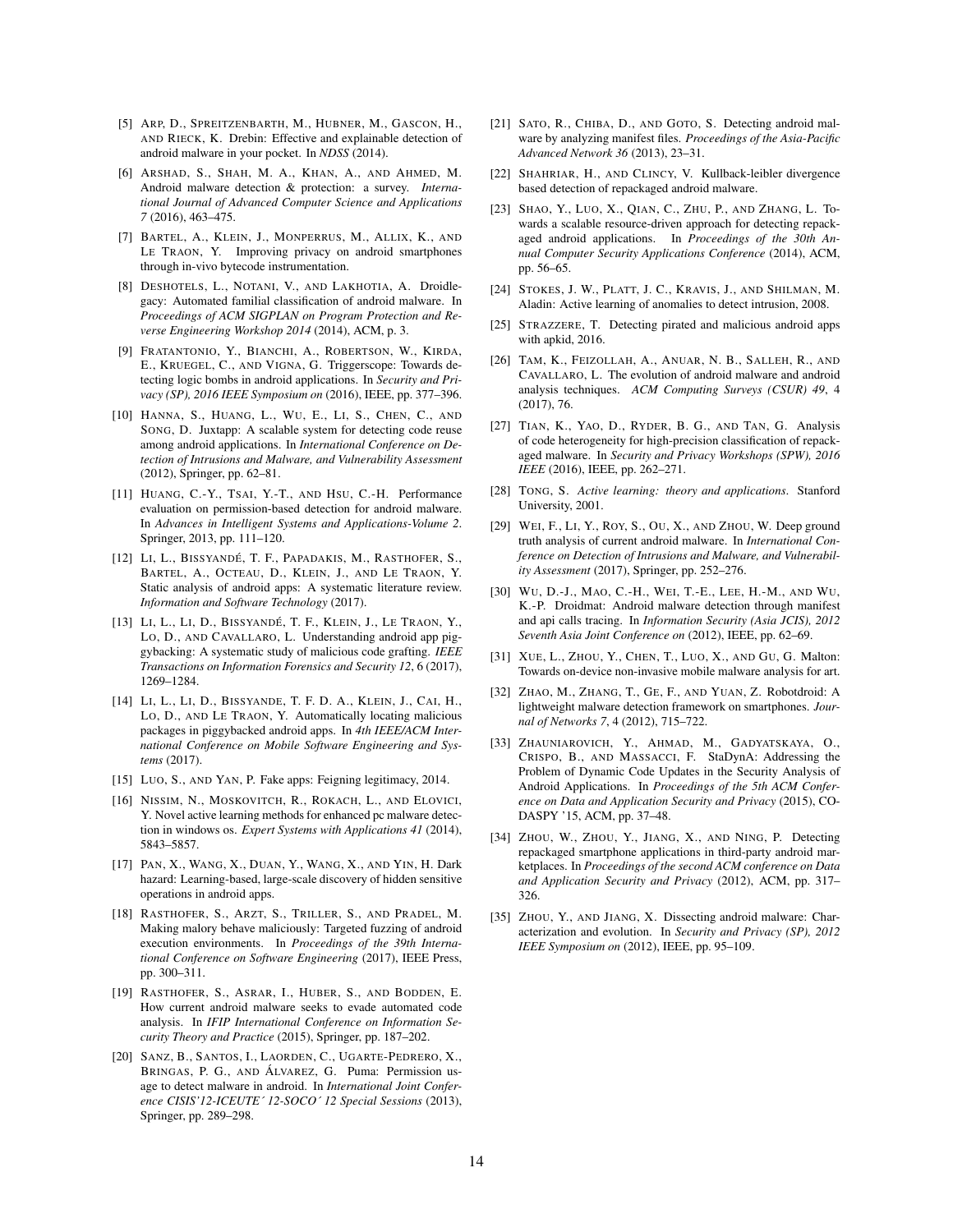# Appendix: Features

# <span id="page-14-0"></span>A A: Static Features

In this section, we list the categories of static features extracted from the apps' APK's, and utilized in, both, preliminary and active learning experiments

Table 2: The static features used during the preliminary static experiments.

| Category   | Feature                  |  |  |
|------------|--------------------------|--|--|
|            | Min. SDK version         |  |  |
|            | Max. SDK version         |  |  |
| basic      | Total # of activities    |  |  |
|            | Total # of services      |  |  |
|            | Total # of broadcast     |  |  |
|            | receivers                |  |  |
|            | Total # of content       |  |  |
|            | providers                |  |  |
|            | Total requested          |  |  |
|            | permissions              |  |  |
| permission | Android permissions      |  |  |
|            | ÷                        |  |  |
|            | Total permissions        |  |  |
|            | Custom permissions       |  |  |
|            |                          |  |  |
|            | Total permissions        |  |  |
|            | Dangerous permissions    |  |  |
|            |                          |  |  |
|            | Total permissions        |  |  |
|            | Counts of API categories |  |  |
| API        | listed in here.          |  |  |
|            | (Total: 27)              |  |  |

# <span id="page-14-1"></span>B B: Dynamic Features

The following table lists the API categories used to extract dynamic features. The total number of API methods hooked is 71 methods, which makes them difficult to be listed in this paper. The exact list of API methods we hook can be found [here.](https://aionexperiments.github.io/results/hooks.json)

# <span id="page-14-2"></span>C C: Figures

This section contains the plots of specificity scores achieved by various classifiers during the static and dynamic variations of the preliminary experiments.

| <b>API</b> Category                            | <b>Total Hooked</b>       |
|------------------------------------------------|---------------------------|
| android.accounts.AccountManager                | 2                         |
| android.app.Activity                           | 1                         |
| android.app.ActivityManager                    | 1                         |
| android.app.ActivityThread                     | 1                         |
| android.app.ApplicationPackageManager          | 2                         |
| android.app.ContextImpl                        | $\mathbf{1}$              |
| android.app.NotificationManager                | 1                         |
| android.app.SharedPreferencesImpl\$EditorImpl  | 5                         |
| android.content.BroadcastReceiver              | $\mathbf{1}$              |
| android.content.ContentResolver                | $\overline{4}$            |
| android.content.ContentValues                  | 1                         |
| android.location.Location                      | $\overline{c}$            |
| android.media.AudioRecord                      | $\mathbf{1}$              |
| android.media.MediaRecorder                    | $\mathbf{1}$              |
| android.net.ConnectivityManager                | $\mathbf{1}$              |
| android.net.wifi.WifiInfo                      | $\mathbf{1}$              |
| android.os.Debug                               | $\mathbf{1}$              |
| android.os.Process                             | 1                         |
| android.os.SystemProperties                    | 1                         |
| android.telephony.SmsManager                   | $\overline{c}$            |
| android.telephony.TelephonyManager             | 11                        |
| android.util.Base64                            | $\overline{\mathbf{3}}$   |
| android.system.BaseDexClassLoader              | $\overline{\mathbf{3}}$   |
| android.system.DexClassLoader                  | $\overline{\overline{3}}$ |
| android.system.DexFile                         | $\overline{2}$            |
| android.system.PathClassLoader                 | $\overline{\mathbf{3}}$   |
| java.io.FileInputStream                        | $\overline{1}$            |
| java.io.FileOutputStream                       | 1                         |
| java.lang.ProcessBuilder                       | 1                         |
| java.lang.Runtime                              | 1                         |
| java.lang.reflect.Method                       | 1                         |
| java.net.URL                                   | 1                         |
| javax.crypto.Cipher                            | 1                         |
| javax.crypto.Mac                               | 1                         |
| javax.crypto.spec.SecretKeySpec                | $\overline{5}$            |
| libcore.io.IoBridge                            | $\mathbf{1}$              |
| org.apache.http.impl.client.AbstractHttpClient | 1                         |

Table 3: The API categories that comprise the dynamic features used in the preliminary dynamic and active learning experiments.